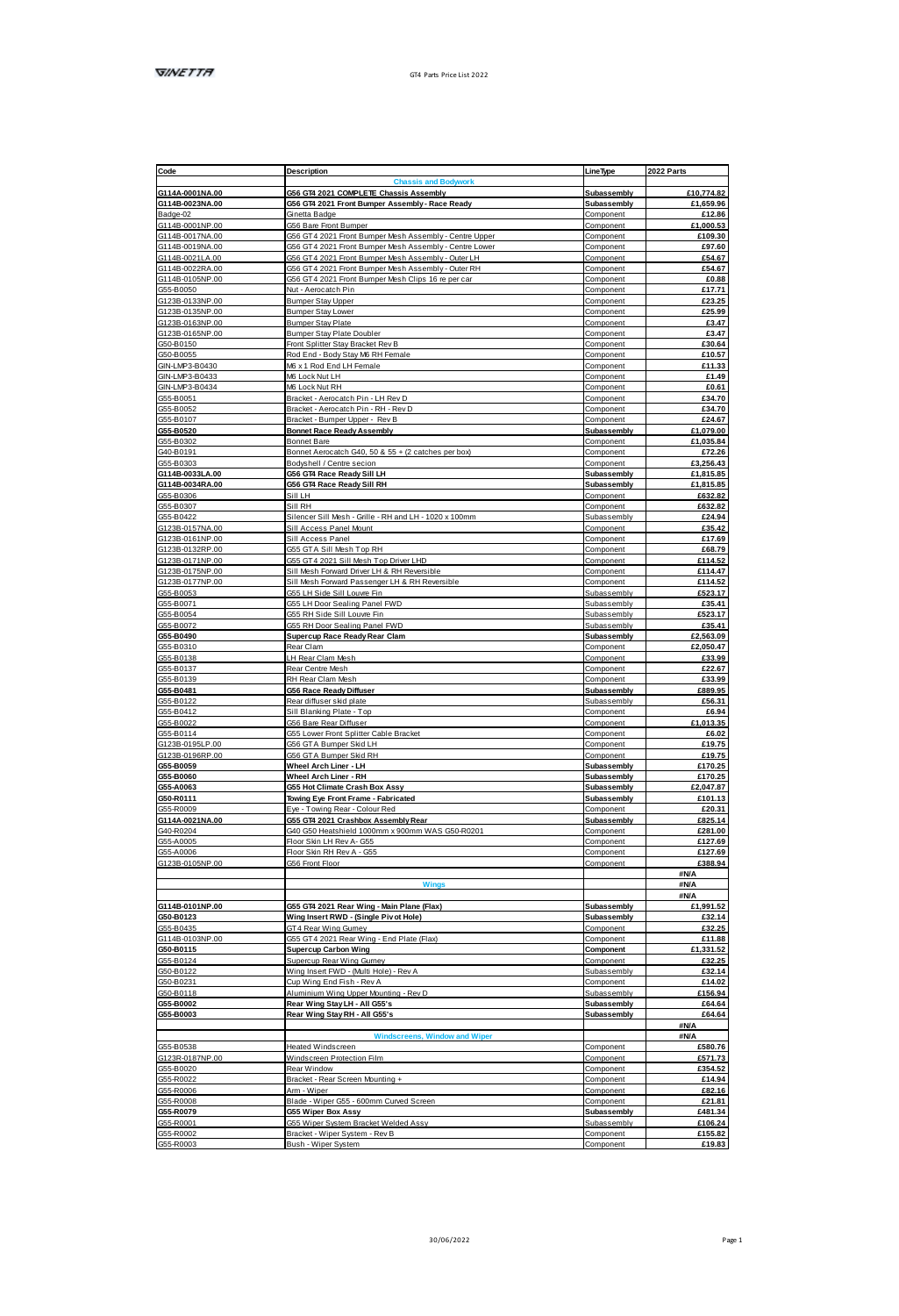| G55-L0347                    | GSS Wiper Motor Terminated Assy                                               |                            |                                                                                   |
|------------------------------|-------------------------------------------------------------------------------|----------------------------|-----------------------------------------------------------------------------------|
| M403591                      | Linkage - Wiper Arm                                                           | Compo                      | £131.76                                                                           |
|                              |                                                                               |                            | <b>BNA</b>                                                                        |
|                              |                                                                               |                            | <b>SN/A</b>                                                                       |
| G114B-0039LA.00              | GT4 Door Assembly FIA Spec                                                    | Subassembly                | £980.66                                                                           |
| G55-B0484<br>G55-B0485       | Race Ready Door LH<br>Race Ready Door RH                                      | Subassembly<br>Subassembly | £1,275.00<br>£1,275.00                                                            |
| G50-B0157                    | RH G50 G55 Carbon Side Impact Panel                                           | Subassembly                | £1.912.29                                                                         |
| GS0-B0206                    | LH G50 G55 Carbon Side Impact Panel                                           | Ruhassamhly                | #1 912 29                                                                         |
| G40-B0131                    | G40 G55 Door Striker Assy                                                     | Subassembly                | £19.09                                                                            |
| GS5-B0059                    | GSS LH Wheel Arch Liner                                                       | Component                  | £170.25                                                                           |
| GSS-R0080                    | GSS RH Wheel Arch Liner                                                       | Component                  | £170.25                                                                           |
| G40-B0484                    | G40 Door Striker Plate                                                        | Component                  | £14.05                                                                            |
| G40-R0485                    | G40 Door Striker Pin                                                          | Component                  | 65.59                                                                             |
| G40-B0180                    | G40 door striker Shim                                                         | Component                  | £4.96                                                                             |
| G50-A0288                    | G50/40 Chassis Plate - Revision B                                             | Component                  | £22.31                                                                            |
| GS0-B0013                    | GSS/G40 Door Hinge Top L/H                                                    | Component                  | <b>£51.62</b>                                                                     |
| G50-B0014                    |                                                                               |                            | £57.56                                                                            |
|                              | GSS/G40 Door Hinge Top R/H                                                    | Component                  |                                                                                   |
| G50-B0015<br>G50-B0016       | G55/G40 Door Hinge Bottom L/H<br>GSS/G40 Door Hinge Bottom R/H                | Component                  | £51.62<br>£52.85                                                                  |
|                              |                                                                               | Component                  |                                                                                   |
| GSS, R0065                   | LH G55 Carbon Side Impact Outer Cover                                         | Subassembly                | £403.93                                                                           |
| G55-B0070                    | RH G55 Carbon Side Impact Outer Cover                                         | Subassembly                | £403.93                                                                           |
| G123R-0111NP.00              | G55 GTA Mirror Stud Centre                                                    | Subassembly                | 611.79                                                                            |
| G55-R0089                    | Wing Mmor Mounting bracket - Large Mmors - LH - Rev F                         | Component                  | £19.82                                                                            |
| GSS-R0090                    | Wing Mitor Mounting Bracket - Large Mitrors - RH Rey F                        | Component                  | £19.82                                                                            |
| G55-R0158                    | G55 Rear View Convex Black Mmor 2015                                          | Component                  | £131.83                                                                           |
| GSS-R0179                    | G55 Rear View Mnor Pole                                                       | Component                  | £20.13                                                                            |
| G55-B0477                    | GSS Door Card LH - Rev A                                                      | Component                  | 633.99                                                                            |
| 1029475GIN                   | Cahle Door Release - G40 +                                                    | Component                  | <b>BMA</b>                                                                        |
| G55-B0537                    | G55 Latch Activation Rod LH                                                   | Component                  | £3.46                                                                             |
| G40-B0488                    | Door Lock Assy LH G40/55                                                      | Component                  | £145.14                                                                           |
| 040-R0476                    | G40 LH Internal Door Handle Assembly                                          | Subassembly                | F62.29                                                                            |
| G40-R0470                    | G40 G55 Internal Door Handle Bracket LH Rev C                                 | Component                  | 633.13                                                                            |
| G40-B0468                    | G40 G55 Internal Door Handle LH - Rev C                                       | Component                  | £29.02                                                                            |
| G40-B0473                    | G40 Internal Door Handle Spacer                                               | Component                  | £0.24                                                                             |
| G40-B0130                    | Outer door handle l/h                                                         | Component                  | <b>F78 68</b>                                                                     |
| G40-B0170                    | G40 Door lock rod clip                                                        | Component                  | £4.96                                                                             |
| G55-B0039                    | GSS Window Glass - Door LH                                                    | Component                  | £285.56                                                                           |
| G55-B0492                    | GSS Door Pull                                                                 | Component                  | £14.16                                                                            |
| G55-B0485                    | G55 RH Door - Race Ready - NO MRROR                                           | Subassembly                | £1,275.00                                                                         |
| G55-B0305                    | G55 / GT3 Door RH                                                             | Subassembly                | £1,020.00                                                                         |
| G55-B0478                    | G55 Door Card RH - Rev A                                                      | Component                  | £33.99                                                                            |
| G55-B0536                    | G55 Latch Activation Rod RH                                                   |                            |                                                                                   |
|                              |                                                                               | Component                  |                                                                                   |
| G40-R0477                    | 040 RH Internal Door Handle Assembly                                          | Subassembly                |                                                                                   |
| G40-B0474                    | G40 G55 Internal Door Handle Bracket RH Rev B                                 | Component                  |                                                                                   |
| G40-B0469                    | G40 G55 Internal Door Handle RH- Rev C                                        | Component                  |                                                                                   |
| G40-B0129                    | Duter Door Handle RH +                                                        | Component                  |                                                                                   |
| GSS-R0040                    | GSS Window Glass - Door RH                                                    | Component                  |                                                                                   |
| G55-B0507                    | G55 Mirror Assy LHD - RHS                                                     | Subassembly                |                                                                                   |
| G55-B0508                    |                                                                               | Subassembly                | £3.46<br>F62.29<br>£27.08<br>£21.95<br><b>F78 68</b><br><b>6285 56</b><br>£282.36 |
|                              | G55 Mirror AssyLHD - LHS                                                      |                            | £282.36<br><b>ANIA</b>                                                            |
|                              |                                                                               |                            | <b>SN/A</b>                                                                       |
|                              |                                                                               |                            | <b>SNA</b>                                                                        |
| G114R-0101NP.00              | G55 GT4 2021 Battery Cover                                                    | Subassembly                | £150.94                                                                           |
| G40-P0016                    |                                                                               | Component                  |                                                                                   |
|                              | G40 10" High Power Suction Fan Including fitting Kit                          |                            |                                                                                   |
| G123B-0139LP.00              | GSS GTA Fan Mount LH                                                          | Component                  | £125.18<br>£23.10                                                                 |
| G123B-0140RP.00              | GSS GTA Fan Mount RH                                                          | Component                  | £23.10                                                                            |
| GS5-B0426<br>G112L-0053NA.00 | G55 Hot Climate Rad Exit Duct<br>Battery Isolator Assembly                    | Subassembly<br>Subassembly | £604.28<br>£379.94                                                                |
|                              |                                                                               |                            |                                                                                   |
| G55-B0005<br>G55-B0006       | Trim Bulkhead Rear<br>Seatbelt Trim                                           | Subassembly<br>Subassembly |                                                                                   |
|                              |                                                                               |                            |                                                                                   |
| GS5-B0008<br>GSS-R0009       | G55 Centre Console tunnel - Rev B<br>Hatch Inspection Rear - Centre Console + | Subassembly<br>Component   |                                                                                   |
|                              |                                                                               |                            |                                                                                   |
| G55-B0010                    | Panel Inspection - Centre Console                                             | Subassembly                |                                                                                   |
| GS5-B0011                    | Finisher Footwell - LH                                                        | Subassembly                | £518.44<br>£164.31<br>£573.69<br>61771<br>£195.48<br>£193.92<br>6179.76           |
| GSS-R0012<br>GSS-R0015       | Finisher Footwell - RH<br>Rignlet - Dashhnart - Centre +                      | Subassembly<br>Component   |                                                                                   |
|                              |                                                                               |                            | £21.25                                                                            |
| G50-Q0014                    | G50 G55 - Chassis Sticker - FIA approved Chassis No. 300-500                  | Component                  | £21.24                                                                            |
| G50-R0086                    | G50 G55 Ballast tray LHD/RHD - 150kg - Rev C                                  | Component                  |                                                                                   |
| GS0-B0075                    | Fuel cell cover top Gt4                                                       | Subassembly                |                                                                                   |
| GS0-B0076                    | Fuel cell cover bottom                                                        | Subassembly                |                                                                                   |
| G50-C0102                    | G50 Red Poly Bush Suspension - Stiffe                                         | Component                  |                                                                                   |
| G50-M0022                    | Fitting 6 JIC Straight Bulkhead - G50 +                                       | Component                  | £317.66<br>667.99<br>£109.24<br>£9.54<br>£7.51                                    |
| G50-M0023                    | Fitting 6 JIC x 90 Bulkhead - G50 +                                           | Component                  | £15.12                                                                            |
| G50-M0024                    | Fitting 6 JIC Nut - G50 G55 Fuel System                                       | Component                  | 62.76                                                                             |
| G50-M0028                    | G55 3.5 inch Fuel adaptor flange                                              | Component                  | £32.06                                                                            |
| G55-B0081                    | Bracket - Fire Ext. Master Switch                                             | Component                  | £18.57                                                                            |
| G55-B0087                    | Panel - Blanking - Centre Section LH - Rev B                                  | Component                  | £21.24                                                                            |
| G55-B0088                    | Panel - Blanking - Centre Section RH - Rev B                                  | Component                  | £21.24                                                                            |
| G55-B0094                    | GSS Door Striker Pin Nut Plate                                                | Componen                   |                                                                                   |
| GS5-B0096                    | G55 Rear Section Strike Plate GT3 Bonnet - Straight                           | Component                  |                                                                                   |
| GSS, R0097                   | GSS Rear Section Strike Plate GT3 Bonnet - 90 den                             | Component                  |                                                                                   |
|                              | G50 GT4 Bonnet and G55 Rear Section Strike Plate                              | Component                  |                                                                                   |
| G55-B0098<br>GS5-B0092       | Plate - Rear Diffuser LH                                                      | Component                  | £26.63<br>£3.59<br>63.47<br>£3.87<br>£35.62                                       |
| GS5-B0093                    | Plate - Rear Diffuser - RH                                                    | Component                  |                                                                                   |
| G40-B0092                    | G40 G55 Door Hinge Nut Plate                                                  | Component                  |                                                                                   |
| GSS.R0090                    | GSS Over Centre Latch Nut Plate                                               | Component                  |                                                                                   |
| GS5-B0545                    |                                                                               |                            |                                                                                   |
| G55-B0546                    | Rear Wheel Arch Lower Nut Plate LH<br>Rear Wheel Arch Lower Nut Plate RH      | Component                  | <b>F48.56</b><br>£29.48<br>£53.86<br>£27.28<br>£27.28                             |
| GSS.R0421                    | 98 Octane Sticker 3.7 V6                                                      | Component<br>Component     | £3.53                                                                             |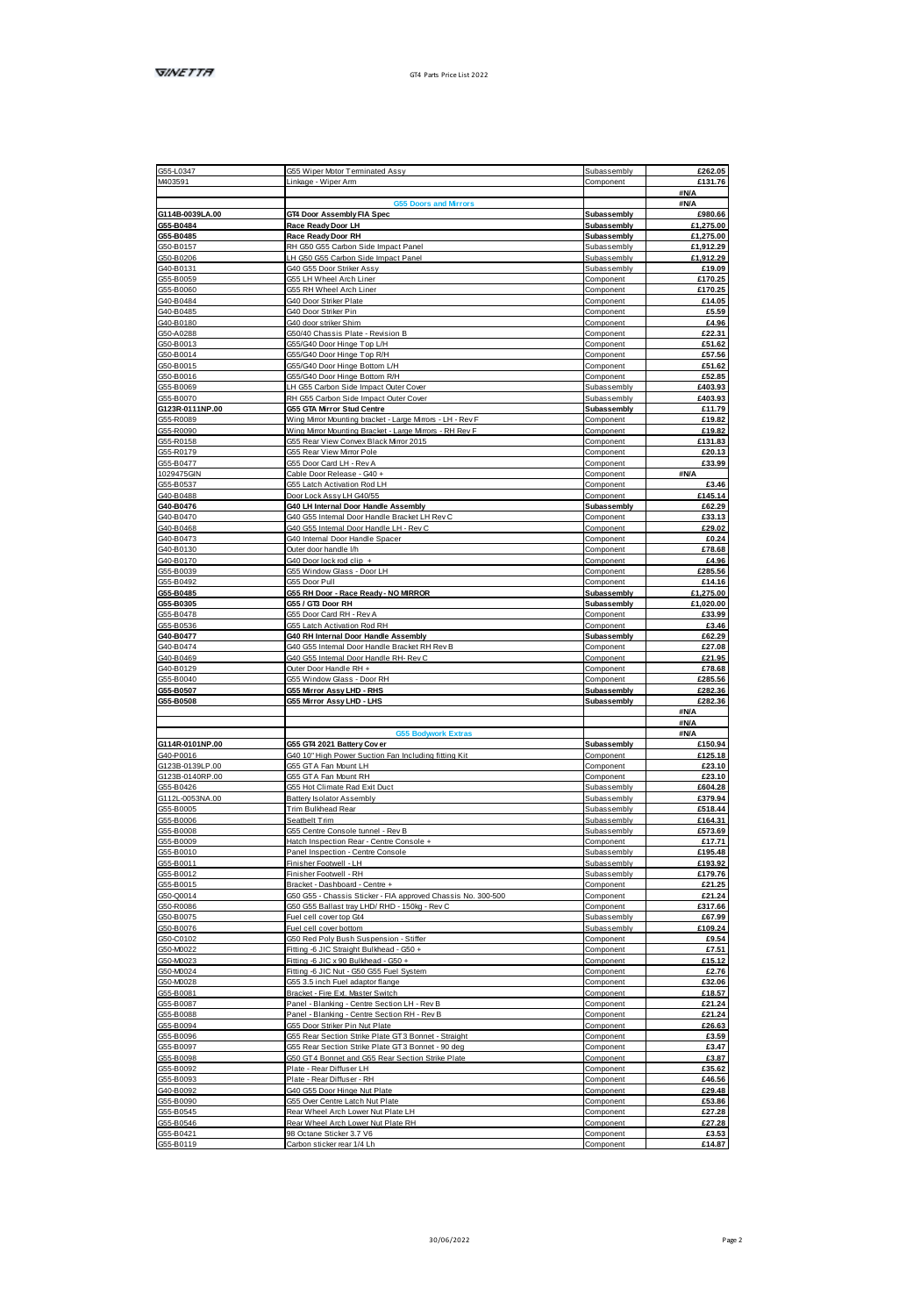| G55-B0120<br>G114R-0101NP.00<br>G123R-0105NP.00                                                                                                                                                                                                                                                                                                                                                                | Carbon sticker rear 1/4 R/h                                                                       | Component                  | £14.87             |
|----------------------------------------------------------------------------------------------------------------------------------------------------------------------------------------------------------------------------------------------------------------------------------------------------------------------------------------------------------------------------------------------------------------|---------------------------------------------------------------------------------------------------|----------------------------|--------------------|
|                                                                                                                                                                                                                                                                                                                                                                                                                | GSS GT4 2021 Battery Cover                                                                        | <b>Subassembly</b>         | £150.94            |
|                                                                                                                                                                                                                                                                                                                                                                                                                | G55 GTA Windscreen Cooling Duct - Upper Dash Vent                                                 | Subassembly                | £59.83             |
|                                                                                                                                                                                                                                                                                                                                                                                                                |                                                                                                   |                            | <b>#N/A</b>        |
|                                                                                                                                                                                                                                                                                                                                                                                                                | Interior                                                                                          |                            | <b>SN/A</b>        |
|                                                                                                                                                                                                                                                                                                                                                                                                                | Schroth Enduro Hamess                                                                             | Component                  | £498.03            |
|                                                                                                                                                                                                                                                                                                                                                                                                                | G40 G55 Roll Bar Padding for 50mm dia. tube                                                       | Component                  | £39.17             |
|                                                                                                                                                                                                                                                                                                                                                                                                                | G40-Race Dash Blank Bracket                                                                       | Component                  | £7.02<br>£257.15   |
| 055-00014<br>040-00117<br>040-00103<br>050-00100<br>055-00030<br>040-00110<br>040-00110<br>040-00110<br>040-00110                                                                                                                                                                                                                                                                                              | G40 G55 GT3 Throttle pedal FBW assy LHD -Terminated Assy                                          | Subassembly                |                    |
|                                                                                                                                                                                                                                                                                                                                                                                                                | Sticker - Brake Bias Adjustment (backward arrow in red)<br>G55 LHD Flocked Dashboard              | Component<br>Subassembly   | £1.32<br>£785.97   |
|                                                                                                                                                                                                                                                                                                                                                                                                                | Brake Bias Adiustment Dash Fitting Rev A                                                          | Component                  | £29.60             |
|                                                                                                                                                                                                                                                                                                                                                                                                                | G40-G55 Corbeau Revenge Seat                                                                      | Component                  | £630.15            |
|                                                                                                                                                                                                                                                                                                                                                                                                                | G40 Corbeau Seat L/Spec Runners set inc Ginetta Spec Handle                                       | Component                  | <b>£10164</b>      |
|                                                                                                                                                                                                                                                                                                                                                                                                                | G55 Corbeau Seat Mounting Bracket LH Rev B                                                        | Component                  | £29.20             |
| 055-00023<br>055-00023<br>055-00024<br>0123R-0001NA.00                                                                                                                                                                                                                                                                                                                                                         | G55 Corbeau Seat Mounting Bracket RH Rev B                                                        | Component                  | £29.20             |
|                                                                                                                                                                                                                                                                                                                                                                                                                | G55 GTA Clutch Pedal Assy LHD                                                                     | Subassembly                | £181.62            |
|                                                                                                                                                                                                                                                                                                                                                                                                                | Bush - Pedal Pivot Quter Rev A                                                                    | Component                  | £11.16             |
| G50-R0003<br>G50-R0005                                                                                                                                                                                                                                                                                                                                                                                         | Bush Pedal Pivot Inner - Rev B                                                                    | Component                  | £13.00             |
|                                                                                                                                                                                                                                                                                                                                                                                                                | Rev & - Rush - Pedal Clinch G40 G50 G55                                                           | Component                  | £14.32             |
| G50-R0009<br>G50-R0011                                                                                                                                                                                                                                                                                                                                                                                         | - Clutch Pedal Mounting Bracks                                                                    | Compon                     | £33.99             |
|                                                                                                                                                                                                                                                                                                                                                                                                                | G40 G50 G55 Clutch Pedal Arm - Rev A                                                              | Subassembly                | £50.87             |
| G312R0147NP.00<br>G123R0005NA.00<br>G50-C0074                                                                                                                                                                                                                                                                                                                                                                  | Rod Fod, 5/18 X5/18 unt Famala +                                                                  | Component                  | £13.73             |
|                                                                                                                                                                                                                                                                                                                                                                                                                | G55 GTA Brake Pedal Assembly                                                                      | Subassembly                | £110.39            |
|                                                                                                                                                                                                                                                                                                                                                                                                                | 7/16 Lockhut - RH                                                                                 | Component                  | £2.13              |
|                                                                                                                                                                                                                                                                                                                                                                                                                | Brake Balance Tube - G40 G50 G55 Rev B +                                                          | Component                  | £11.33             |
|                                                                                                                                                                                                                                                                                                                                                                                                                | G40 G50 G55 LMP3 Pedal Pad Clutch<br>Brake Pedal G40 G50 G55                                      | Subassembly<br>Subassembly | £11.15<br>£79.13   |
|                                                                                                                                                                                                                                                                                                                                                                                                                | G55 GTA Fire Extinguisher Bracket Assembly                                                        | Subassembly                | £23.11             |
| GSD-C3074<br>G112R-0159NP.00<br>G112R-0127NP.00<br>GSD-R0010<br>GSD-R0008                                                                                                                                                                                                                                                                                                                                      | Fire Extinguisher - 4 ltr - 6.4kg G40 G50 G55 GT3                                                 | Component                  | £311.10            |
|                                                                                                                                                                                                                                                                                                                                                                                                                |                                                                                                   |                            | <b>SN/A</b>        |
|                                                                                                                                                                                                                                                                                                                                                                                                                |                                                                                                   |                            | <b>#N/A</b>        |
| G114J-0001NP.00                                                                                                                                                                                                                                                                                                                                                                                                | GT4 18 x 10 18 inch Rims                                                                          | Component                  | £492.94            |
|                                                                                                                                                                                                                                                                                                                                                                                                                |                                                                                                   |                            | <b>BN/A</b>        |
|                                                                                                                                                                                                                                                                                                                                                                                                                | ale:                                                                                              |                            | <b>#N/A</b>        |
|                                                                                                                                                                                                                                                                                                                                                                                                                | Airlack Valve Bracket - RH                                                                        | Component                  | £13.78             |
|                                                                                                                                                                                                                                                                                                                                                                                                                | Airlank - 50mm +                                                                                  | Component                  | <b>F670.43</b>     |
|                                                                                                                                                                                                                                                                                                                                                                                                                | Airiack - 60mm +                                                                                  | Component                  | £769.50            |
|                                                                                                                                                                                                                                                                                                                                                                                                                | Airjack - Single Banjo                                                                            | Component                  | £31.42             |
|                                                                                                                                                                                                                                                                                                                                                                                                                | Airliamk M14 Ronin Rolf .R. IIIC toke off a                                                       | Component                  | 614.33             |
|                                                                                                                                                                                                                                                                                                                                                                                                                | Airjack M14 Banjo Bolt 30mm - BBA2-55                                                             | Component                  | £12.35             |
| G55-R0027<br>G50-R0028<br>G50-R0029<br>G50-R0051<br>G50-R0052<br>G50-R0052<br>G50-R0052                                                                                                                                                                                                                                                                                                                        | Air iack aluminium washers M14x20x1.5                                                             | Component                  | £0.49              |
|                                                                                                                                                                                                                                                                                                                                                                                                                | Pipe - Air Lance Connector +                                                                      | Component<br>Component     | £45.33<br>665.77   |
|                                                                                                                                                                                                                                                                                                                                                                                                                | G55 Hard Airjack Line RH Front<br>G55 Hard Airjack Line Rear                                      | Component                  | £75.24             |
|                                                                                                                                                                                                                                                                                                                                                                                                                | Airiack T Piece                                                                                   | Component                  | £92.07             |
| G50-R0119<br>G55-R0019<br>G55-R0188<br>G56-R0187<br>C50-R0030<br>G50-R0034                                                                                                                                                                                                                                                                                                                                     | Airiack Lance +                                                                                   | Component                  | <b>F361 66</b>     |
|                                                                                                                                                                                                                                                                                                                                                                                                                | Airjack Support for 50mm leg +                                                                    | Component                  | £246.34            |
|                                                                                                                                                                                                                                                                                                                                                                                                                | Litjack-6 JIC Blanking Cap +                                                                      | Component                  | £6.38              |
| FBMS740<br>G112R-0223NP.00<br>G40-Q0098<br>G114R-0109NP.00                                                                                                                                                                                                                                                                                                                                                     | G57 G55 G40 LMP3 Airlance Valve Plug                                                              | Component                  | £296.29            |
|                                                                                                                                                                                                                                                                                                                                                                                                                | Waming Sticker - Airfack                                                                          | Component                  | £1.59              |
|                                                                                                                                                                                                                                                                                                                                                                                                                | Airjack Hard Line Forward Left                                                                    | Component                  | £71.30             |
|                                                                                                                                                                                                                                                                                                                                                                                                                |                                                                                                   |                            | <b>#N/A</b>        |
|                                                                                                                                                                                                                                                                                                                                                                                                                | Aire                                                                                              |                            | <b>BMA</b>         |
|                                                                                                                                                                                                                                                                                                                                                                                                                | G55 GTA Air Conditioning Bracket                                                                  | Component                  | £60.46             |
| G123R-0129NP.00<br>G123R-0157NP.00<br>G123R-0173NA.00<br>G123R-0159NP.00                                                                                                                                                                                                                                                                                                                                       | Air conditioning Pump Manifold                                                                    | Subassembly                | £17.33             |
|                                                                                                                                                                                                                                                                                                                                                                                                                | G55 GTA Air Conditioning Intake Pipe Assembly - Rev. A                                            | <b>Subassembly</b>         | 622.05             |
|                                                                                                                                                                                                                                                                                                                                                                                                                | G55 GTA Air Conditioning Intake Pipe                                                              | Component                  | £86.63             |
| G123R-0169NP.00                                                                                                                                                                                                                                                                                                                                                                                                | G55 GTA Air conditioning Intake Flange                                                            | Subassembly                | £31.90             |
|                                                                                                                                                                                                                                                                                                                                                                                                                | G55 GTA Air Conditioning Intake Hose Guide<br>G55 GTA Heater Box 90 deg Rubber Elbow Grommet      | Component<br>Component     | £19.06<br>£25.57   |
|                                                                                                                                                                                                                                                                                                                                                                                                                |                                                                                                   | Component                  | £2.89              |
|                                                                                                                                                                                                                                                                                                                                                                                                                | G55 GTA Air conditioning Manifold O-Ring Inlet<br>355 GTA Air conditioning Manifold O-Ring Outlet | Component                  | £2.89              |
|                                                                                                                                                                                                                                                                                                                                                                                                                | GSS GTA Airconditioning Manifold Adapter Outlet                                                   | Component                  | 632.22             |
|                                                                                                                                                                                                                                                                                                                                                                                                                | GSS GTA GT4 Aircon Receiver Diver                                                                 | Component                  | £35.00             |
|                                                                                                                                                                                                                                                                                                                                                                                                                | Washer Copper 10x14x1.5mm                                                                         | Component                  | £0.34              |
|                                                                                                                                                                                                                                                                                                                                                                                                                | G40 GRDC & Road car heater kit (spec 7007/6)                                                      | Component                  | £1.125.67          |
|                                                                                                                                                                                                                                                                                                                                                                                                                | G40 Aircon Condenser                                                                              | Component                  | £329.91            |
|                                                                                                                                                                                                                                                                                                                                                                                                                | GSS GTA GT4 HVAC Dash Vent 1.5 inch spigot                                                        | Component                  | £35.83             |
|                                                                                                                                                                                                                                                                                                                                                                                                                | G58 Air Con Pressure Sensor 100 Bar Dash 3 Terminated Assy                                        | Subassembly                | £185.30            |
|                                                                                                                                                                                                                                                                                                                                                                                                                | G58 Pressure Sensor 100 Bar Dash 3 Raw Part                                                       | Component                  | <b>£161.27</b>     |
| $\begin{array}{l@{\hspace{5mm}}l@{\hspace{5mm}}l@{\hspace{5mm}}l@{\hspace{5mm}}l@{\hspace{5mm}}l@{\hspace{5mm}}l@{\hspace{5mm}}l@{\hspace{5mm}}l@{\hspace{5mm}}l@{\hspace{5mm}}l@{\hspace{5mm}}l@{\hspace{5mm}}l@{\hspace{5mm}}l@{\hspace{5mm}}l@{\hspace{5mm}}l@{\hspace{5mm}}l@{\hspace{5mm}}l@{\hspace{5mm}}l@{\hspace{5mm}}l@{\hspace{5mm}}l@{\hspace{5mm}}l@{\hspace{5mm}}l@{\hspace{5mm}}l@{\hspace{5mm$ | G55 GTA + G58 AC Drier Mount                                                                      | Component                  | £24.00             |
|                                                                                                                                                                                                                                                                                                                                                                                                                | G57 AC Pump Adapter Small Rev B<br>G57 AC Pump Adapter Large Rev A                                | Subassembly                | £46,68<br>£46.68   |
|                                                                                                                                                                                                                                                                                                                                                                                                                |                                                                                                   |                            |                    |
|                                                                                                                                                                                                                                                                                                                                                                                                                |                                                                                                   | Subassembly                |                    |
|                                                                                                                                                                                                                                                                                                                                                                                                                |                                                                                                   |                            | #N/A               |
|                                                                                                                                                                                                                                                                                                                                                                                                                | <b>Linked</b>                                                                                     |                            | <b>BN/A</b>        |
|                                                                                                                                                                                                                                                                                                                                                                                                                | H Light Pod - GT4 + GT3 Spec - Race Ready<br>G55 Light Pod - LH                                   | Subassembly<br>Subassembly | £925.56<br>£387.31 |
|                                                                                                                                                                                                                                                                                                                                                                                                                |                                                                                                   | Component                  |                    |
|                                                                                                                                                                                                                                                                                                                                                                                                                | Lens - Headlamp LH +                                                                              | Component                  | £163.62<br>£21.96  |
|                                                                                                                                                                                                                                                                                                                                                                                                                | leadlight Inspection panel - LH G55 & GT3 V8<br>Headlight main beam                               | Component                  | £120.41            |
|                                                                                                                                                                                                                                                                                                                                                                                                                | G50 G55 Front 55mm Indicator inc. Orange Lamp                                                     | Component                  | 621 17             |
|                                                                                                                                                                                                                                                                                                                                                                                                                | ndicator BKT (GSS)                                                                                | Component                  | £20.43             |
|                                                                                                                                                                                                                                                                                                                                                                                                                | Headlight brid fwd-L/h GSS                                                                        | Component                  | £45.32             |
|                                                                                                                                                                                                                                                                                                                                                                                                                | GSS & GT3 - Headlight Bracket - Aft - LH                                                          | Component                  | £45.32             |
|                                                                                                                                                                                                                                                                                                                                                                                                                | G55 & GT3 V8 Headlight stiffener brid -LH                                                         | Component                  | £35.41             |
| 055-B0488<br>055-B0041<br>GSS-B0046                                                                                                                                                                                                                                                                                                                                                                            | M6 Nut on 38mm plate                                                                              | Component                  | <b>#N/A</b>        |
| 055-80046<br>055-80043<br>056-00030<br>056-00078<br>055-80079<br>055-80077<br>FAS-000141<br>FAS-000141<br>FAS-000141<br>FAS-0001                                                                                                                                                                                                                                                                               | Pod Light Loom G55 & GT3                                                                          | Subassembly                | £94.89             |
| 055-L0001<br>055-B0489                                                                                                                                                                                                                                                                                                                                                                                         | RH Light Pod - GT4 + GT3 Spec - Race Ready                                                        | Subassembly                | £925.56            |
| 055-B0042<br>GSS-B0047                                                                                                                                                                                                                                                                                                                                                                                         | G55 Light Pod - RH<br>Lens - Headlamp RH +                                                        | Subassembly<br>Component   | £387.31<br>£163.62 |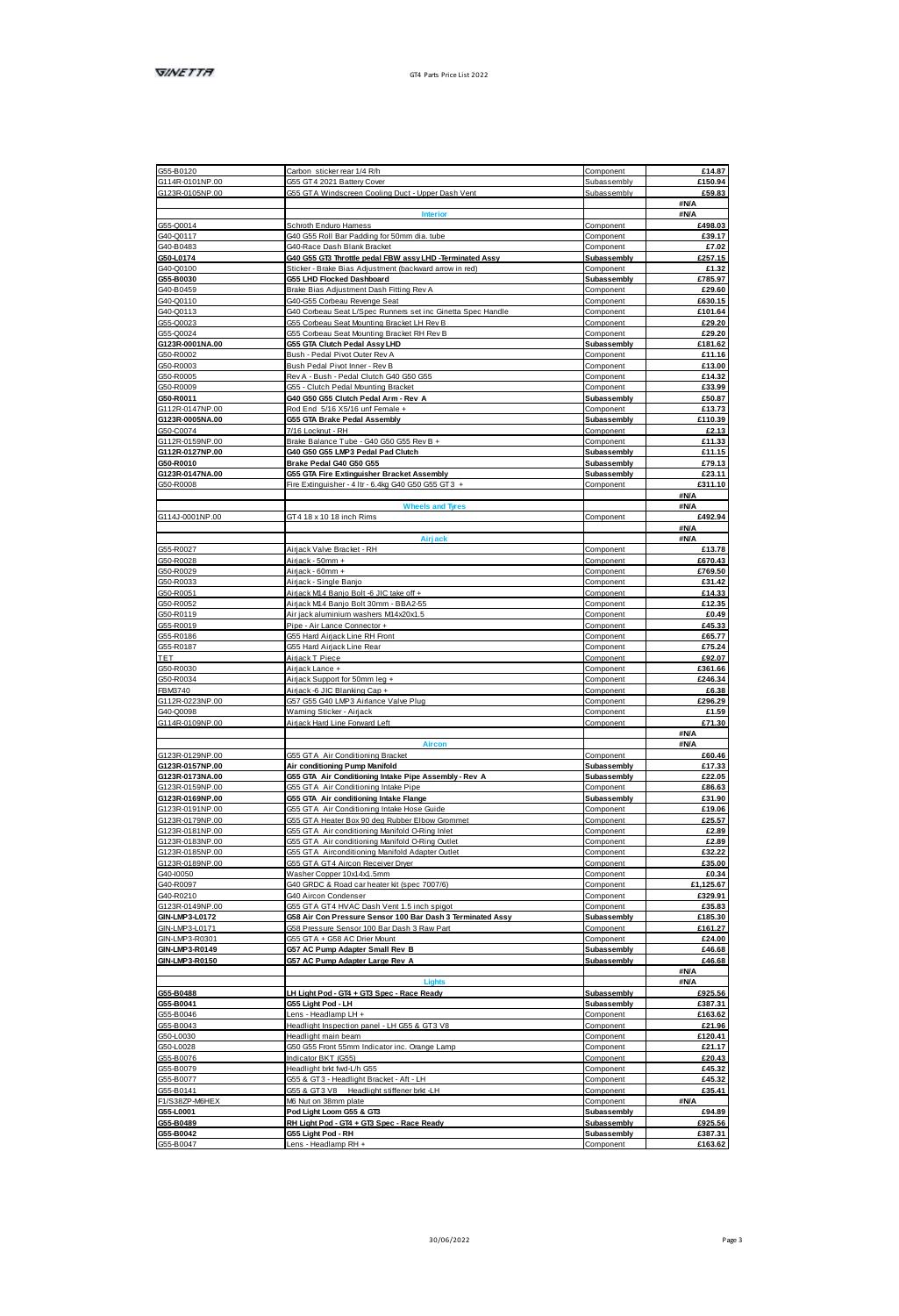|                                           | Headlight Inspection Panel RH G55 & GT3 V8                                   | Component                  | £21.96                                                                                                                                                                                |
|-------------------------------------------|------------------------------------------------------------------------------|----------------------------|---------------------------------------------------------------------------------------------------------------------------------------------------------------------------------------|
| G55-B0080                                 | Headlight brid fwd R/H G55                                                   | Component                  | £45.32                                                                                                                                                                                |
| GSS.R0078                                 | GSS & GT3 - Headlight Reacket - Aft - RH                                     | Component                  | 645.32                                                                                                                                                                                |
| G55-B0142                                 | GSS & GT3 V8<br>Headlight stiffener brid-RH                                  | Component                  | £35.41                                                                                                                                                                                |
| G55-L0348                                 | USE GIN-LMP3-L0071 - G55 Rain Light - Terminated Assembly                    | Subassembly                | £92.07                                                                                                                                                                                |
| GS0J 0085                                 | FD 12V Stonball ROmm Rinn - Red Lens +                                       | Component                  | <b>FR1.50</b>                                                                                                                                                                         |
| GS0J 0084                                 | Light - Fog with bulb G50/09 +                                               | Component                  | £29.80                                                                                                                                                                                |
| G50-L0086                                 | Hella Rear Indicator with yellow lamp G40 G50                                | Component                  | £34.14                                                                                                                                                                                |
| G55-L0018                                 | Rear Light Loom                                                              | Subassembly                | £393.97                                                                                                                                                                               |
| 05540020                                  | Rear light ext loom                                                          | Subassembly                | £110.23                                                                                                                                                                               |
|                                           |                                                                              |                            | <b>SN/A</b>                                                                                                                                                                           |
|                                           |                                                                              |                            | <b>SNA</b>                                                                                                                                                                            |
| G132I-0091NP.00                           | G56 Supercup Brake Pad Front                                                 | Component                  | £529.58                                                                                                                                                                               |
| G132I-0093NP.00                           | G56 Supercup Brake Pad Rear                                                  | Component                  | £425.84                                                                                                                                                                               |
| G1141-0091NP.02                           | G56 GT4 Brake Pad Front Endurance                                            | Component                  | £504.61                                                                                                                                                                               |
| G1141-0093.02                             | G56 GT4 Brake Pad Rear Endurance                                             | Component                  | <b>BNA</b>                                                                                                                                                                            |
| G132I-0025LA.00                           | G56 Supercup Front Brake Disc Assembly LH                                    | Subassembly                | £1.046.90                                                                                                                                                                             |
| G132L0055NP.00                            | GS6 GT4 Brake Bell Tah Drive                                                 | Subassembly                | <b>FAST RA</b>                                                                                                                                                                        |
| G132I-0057NP.00                           | Brake Disc Retainer Tab Drive                                                | Component                  | £9.87                                                                                                                                                                                 |
| G132I-0027LP.00                           | G56 Supercup Brake Disc Tab Drive LH                                         | Component                  | £545.39                                                                                                                                                                               |
| G112L0063NP.00                            | Rigie Rell Tah Drive Hololenme Rolf                                          | Component                  | 60.57                                                                                                                                                                                 |
| G112L0065NP.00                            | K Akit Smm                                                                   | Component                  | <b>FO 88</b>                                                                                                                                                                          |
| G1121-0017LP.00                           | G56 GT4 LMP3 Front Brake Caliper LH                                          | Component                  | £1,342.97                                                                                                                                                                             |
| G132I-0091NP.00                           | G56 Supercup 2022 Brake Pad Front                                            | Component                  | £529.58                                                                                                                                                                               |
| G132L0051NP.00                            | GSB Sungmun 2022 Caliner Stud                                                | Component                  | <b>FR1 93</b>                                                                                                                                                                         |
|                                           |                                                                              |                            |                                                                                                                                                                                       |
| G132I-0026RA.00                           | G56 Supercup Front Brake Disc Assembly RH                                    | Subassembly                | £1.046.90                                                                                                                                                                             |
| G1321-0028RP.00                           | G56 Supercup Brake Disc Tab Drive RH                                         | Component                  | £545.39                                                                                                                                                                               |
| G112I-0018RP.00                           | G56 GT4 LMP3 Front Brake Caliper RH                                          | Component                  | £1,342.97                                                                                                                                                                             |
| G1121-0007LA.00                           | LMP3 2020 Brake Disc Tab Drive Assy LH                                       | Subassembly                | £1,004.64                                                                                                                                                                             |
| G112I-0005NP.00                           | Brake Bell Tab Drive                                                         | Component                  | £381.15                                                                                                                                                                               |
| G112I-0009NP.00                           | Brake Disc Retention Tab Drive                                               | Component                  | £14.37                                                                                                                                                                                |
| G112I-0015LP.00                           | Brake Disc Tab Drive LH                                                      | Component                  | £485.10                                                                                                                                                                               |
| G1121-0019LP.00                           | G56 GT4 LMP3 Rear Brake Caliper LH                                           | Component                  | £1,342.97                                                                                                                                                                             |
| G132I-0093NP.00                           | G56 Supercup 2022 Brake Pad Rea                                              | Component                  | £425.84                                                                                                                                                                               |
| G112I-0016RP.00                           | Brake Disc Tab Drive RH                                                      | Component                  | £485.10                                                                                                                                                                               |
| G112I-0020RP.00                           | G56 GT4 LMP3 Rear Brake Caliper RH                                           | Component                  | £1,342.97                                                                                                                                                                             |
| CP2203-89                                 | Rigile Reservir - GS0 LHD - GSS - GT3                                        | Component                  | £40.52                                                                                                                                                                                |
|                                           |                                                                              |                            |                                                                                                                                                                                       |
| G55-10183                                 | Ginetta Tech Brake Ruid 300 Plus 500ml                                       | Subassembly                | £25.21                                                                                                                                                                                |
| <b>BS7/16</b>                             | Washer - Doughty                                                             | Component                  | <b>BNA</b>                                                                                                                                                                            |
| <b>BSAM6</b>                              | Washer Rooded Seal MtR ID                                                    | Component                  | <b>BN/A</b>                                                                                                                                                                           |
| <b>WCARO</b>                              | Washer Copper Folded M10                                                     | Component                  | £0.30                                                                                                                                                                                 |
| HEBAN-M12-5                               | Brake Cylinder banio G50 LHD +                                               | Component                  | £4.74                                                                                                                                                                                 |
| G55-I0178                                 | G55 Rear Master Cylinder 0.875 2017 GT4                                      | Component                  | £151.84                                                                                                                                                                               |
| G55-10185                                 | G55 GT4 ABS Kit with Clubsport Harness M5 2019                               | Component                  | £10.762.75                                                                                                                                                                            |
| G50-10017                                 | Brake Bias Cable Kit                                                         | Component                  | £47.30                                                                                                                                                                                |
| G40-I0056                                 | G40 Copper Washer 7-16" - Master cyl adaptor                                 | Component                  | £0.61                                                                                                                                                                                 |
| G1141-0047NP.01                           | Brake Master Cylinder 1,000*                                                 | Component                  | £184.51                                                                                                                                                                               |
| G1141-0047NP.05                           | Brake Master Cylinder 0.750'                                                 | Component                  | £320.37                                                                                                                                                                               |
| BBS1-4                                    | Banjo Bolt 7/16 UNF (27mm) G50 +                                             | Component                  | <b>#N/A</b>                                                                                                                                                                           |
|                                           |                                                                              |                            | <b>BN/A</b>                                                                                                                                                                           |
|                                           |                                                                              |                            | <b>SNA</b>                                                                                                                                                                            |
| GSS, F0008                                | GSS RH Downning Roy &                                                        | Component                  | <b>£168.19</b>                                                                                                                                                                        |
|                                           |                                                                              |                            |                                                                                                                                                                                       |
|                                           |                                                                              |                            | £168.19                                                                                                                                                                               |
| G55-F0009                                 | LH downpipe G55                                                              | Component                  |                                                                                                                                                                                       |
| GSS-F0012                                 | RH centre silencer pipe G55                                                  | Component                  |                                                                                                                                                                                       |
| GSS.R0013                                 | LH centre silencer pipe G55                                                  | Component                  |                                                                                                                                                                                       |
| GSS-F0071                                 | GSS GT4 FIA spec Cat 2017 Assembly                                           | Subassembly                |                                                                                                                                                                                       |
| G114F-0003NA 00                           | G55 GT4 2021 Exhaust Primary Assembly - Left                                 | Component                  |                                                                                                                                                                                       |
| G114F-00053NP.00                          | G55 GT4 2021 Exhaust Silencer                                                | Component                  | £316,86<br><b>F316 86</b><br>£329.78<br>£3,811.50<br><b>SNA</b>                                                                                                                       |
| G114F-0005NA.00                           | GSS GT4 2021 Exhaust Primary Assembly - Right                                | Component                  | £3,811.50                                                                                                                                                                             |
| 3114F-0051LP 00                           |                                                                              | Component                  |                                                                                                                                                                                       |
| G114F-0052RP.00                           | G55 GT4 2021 Exhaust Pipe Rear LH<br>G55 GT4 2021 Exhaust Pipe Rear RH       | Component                  |                                                                                                                                                                                       |
|                                           |                                                                              |                            |                                                                                                                                                                                       |
| G114F-0057NA.00                           | G56 GT4 Exhaust V-Band Assembly                                              | Component                  |                                                                                                                                                                                       |
| G40-F0050                                 | G40 G55 Exhaust Clamp Manifold to Cat                                        | Component                  |                                                                                                                                                                                       |
| G50-F0044                                 | G50/G55 63/68MMMkalor Clamps Stainless                                       | Component                  |                                                                                                                                                                                       |
| G50-F0046                                 | G50/G55 59/63MM Mikalor Exhaust Clamps Stainless                             | Component                  |                                                                                                                                                                                       |
| G40-F0033                                 | R Clip Rear Exhaust Silencer                                                 | Component                  |                                                                                                                                                                                       |
| LE055DE11S                                | G50 Exhaust Soring +                                                         | Component                  | £233.73<br>£233.73<br>£124.15<br>£9.41<br>£13.18<br>£8.19<br>£2.13<br>69.03                                                                                                           |
| EXH005                                    | Exhaust Rubber - Rear Silencer G50 +                                         | Component                  |                                                                                                                                                                                       |
| G114A-0163NP.00                           | G55 GT4 2021 Exhaust Silencer Moun                                           | Component                  |                                                                                                                                                                                       |
| 355,80004                                 | Roy & - Eyhaust Rranket                                                      | Component                  |                                                                                                                                                                                       |
|                                           |                                                                              |                            | <b>ANIA</b>                                                                                                                                                                           |
|                                           |                                                                              |                            | £25.50<br>£33.92<br>£70.82<br><b>SNA</b>                                                                                                                                              |
| G50-C0137                                 | Front Lower Left Wishbone - Assembled- G50 G55 - Update 2015                 |                            |                                                                                                                                                                                       |
| G50-C0138                                 | Front Lower Right Wishbone - Assembled- G55 - Update 2015                    | Subassembly<br>Subassembly |                                                                                                                                                                                       |
|                                           |                                                                              |                            |                                                                                                                                                                                       |
|                                           | Front Upper Wishbone - Assembled- 050/055/0T3                                | Subassembly                |                                                                                                                                                                                       |
| G50-C0143<br>G50-C0148                    | Front Toe Link - Assy c/w with Rod Ends                                      | Subassembly                |                                                                                                                                                                                       |
| G50-C0023                                 | Rod End - LH 7/16 +                                                          | Component                  |                                                                                                                                                                                       |
| G50-C0024                                 | Rod End - RH 7/16 +                                                          | Component                  |                                                                                                                                                                                       |
| G50-C0075                                 | 7/16 Lockhut - LH +                                                          | Component                  |                                                                                                                                                                                       |
|                                           | Front Toe Link G55/G55/GT3 - Fabricated                                      | Subassembly                |                                                                                                                                                                                       |
|                                           | G50 Track link bush front 7.6 castor - Rev C                                 | Component                  |                                                                                                                                                                                       |
| G50-C0144<br>G50-C0049<br>G50-C0151       | Front ARB Drop Link Assy - Assembled                                         | Subassembly                |                                                                                                                                                                                       |
| G50-C0020                                 | Anti Roll Bar Link - Front - Rev A                                           | Component                  |                                                                                                                                                                                       |
|                                           | Front Damper Lwr Bolt + G40 G50 Rev C                                        | Component                  |                                                                                                                                                                                       |
|                                           |                                                                              |                            |                                                                                                                                                                                       |
|                                           | G55 GT4 2021 Damper Assembly Front                                           | Component                  |                                                                                                                                                                                       |
| G50-C0054<br>G114C-0015NA.00<br>055-00053 | G55 + GT3 Rear Toe Link Assy 2015                                            | Subassembly                |                                                                                                                                                                                       |
| GSS-D0051                                 | G55 and GT3 1/2inch Male Rod End LH Thread                                   | Component                  |                                                                                                                                                                                       |
|                                           | G55 and GT3 1/2 Inch Male Rod End RH Thread                                  | Component                  |                                                                                                                                                                                       |
| GSS-D0052<br>G55-D0054<br>GSS.D0055       | 0.5 inch UNF Lock Nut - Rod End - RH<br>0.5 inch UNF Lock Nut - Rod End - LH | Component<br>Component     | £364.44<br>£364.44<br>£330.07<br>£269.47<br>£53.97<br>£53.97<br>£2.10<br>£41.87<br>£6,38<br>£61.89<br>£18.15<br>£17.38<br>£1.175.00<br>6275.35<br>£101.07<br>£97.51<br>£1.36<br>£2.04 |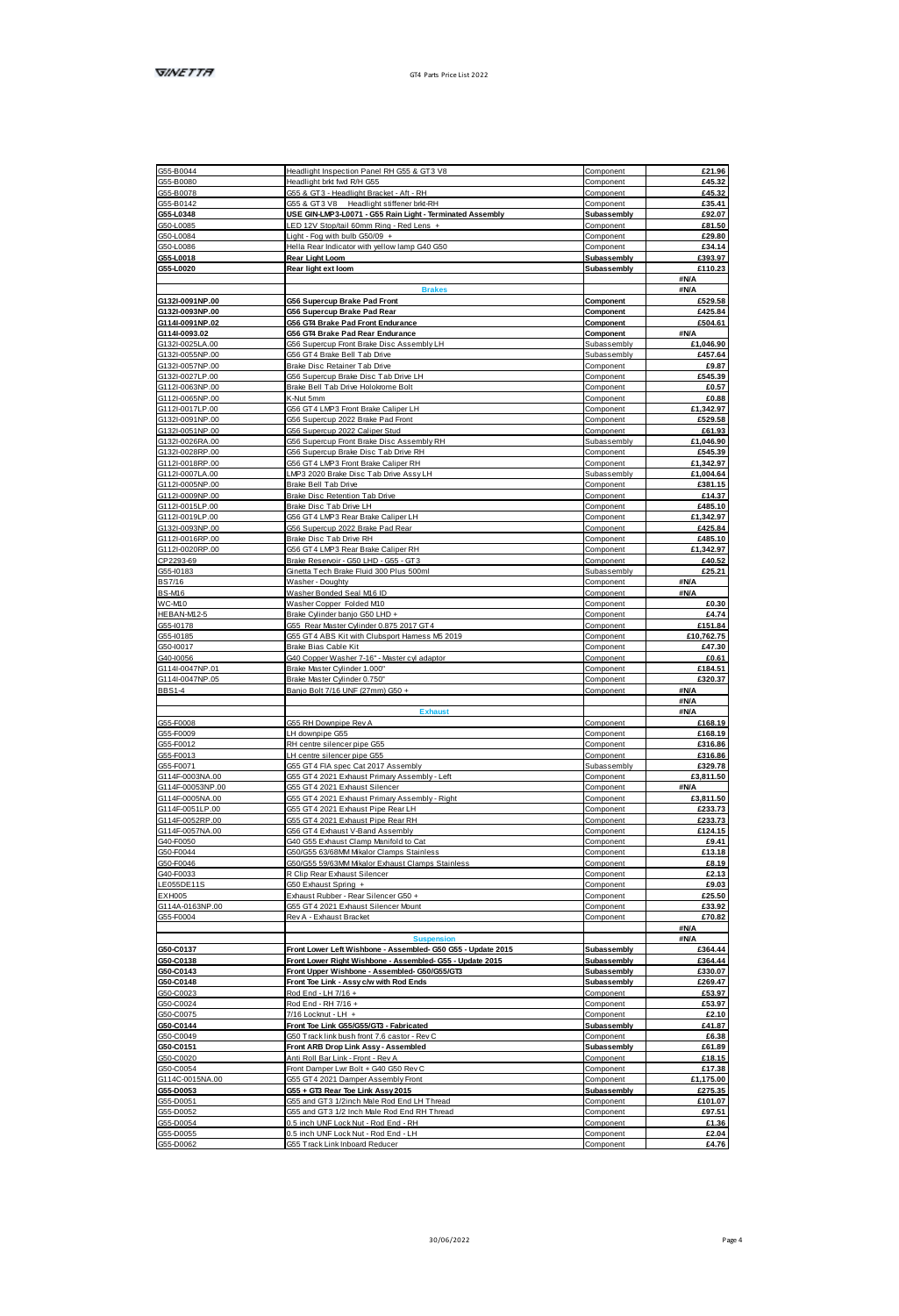| G55-D0050                                            | G55 + GT3 V8 Toe Link Outboard Reducer Rev A                                              | Component                       | £13.02                                                                                                                                                                                                                                                                                                                                                                                                                                                   |
|------------------------------------------------------|-------------------------------------------------------------------------------------------|---------------------------------|----------------------------------------------------------------------------------------------------------------------------------------------------------------------------------------------------------------------------------------------------------------------------------------------------------------------------------------------------------------------------------------------------------------------------------------------------------|
| G55-D0046                                            | G55 + GT3 Rear Toe Link Fabricated 2015 - Rev A                                           | Subassembly                     | £78.81                                                                                                                                                                                                                                                                                                                                                                                                                                                   |
| G50-C0045                                            | Rev D. ARR Mounting Bush, ONE HALF IS ONE COMPONENT                                       | Component                       | £20.97                                                                                                                                                                                                                                                                                                                                                                                                                                                   |
| G50-C0115                                            | Front Anti Roll Bar Assv - Fabricated                                                     | Subassembly                     | £271.70                                                                                                                                                                                                                                                                                                                                                                                                                                                  |
| G50-D0039                                            | G50 G55 Rear Anti Roll Bar - Fabricated                                                   | Subassembly                     | £299.41                                                                                                                                                                                                                                                                                                                                                                                                                                                  |
| G50-D0054                                            | Rear Upper Wishbone - Assembled - G50 G55                                                 | Subassembly                     | <b>6324.56</b>                                                                                                                                                                                                                                                                                                                                                                                                                                           |
| GS0-C0017                                            | Upper Wbone Spherical Bearing 0.5 G50 G55                                                 | Component                       | £88.64                                                                                                                                                                                                                                                                                                                                                                                                                                                   |
| G50-C0033<br>G50-C0059                               | G50 Upper wishbone circlips<br>Suspension Nylon Bush - Rev B                              | Component<br>Component          | £0.71<br>£3.54                                                                                                                                                                                                                                                                                                                                                                                                                                           |
| 650.00071                                            | Wishbone Inner Sleeve Bush Short                                                          | Component                       | £7.80                                                                                                                                                                                                                                                                                                                                                                                                                                                    |
| GS0-C0072                                            | Wishbone Inner Sleeve Bush Long - G50                                                     | Component                       | £15.24                                                                                                                                                                                                                                                                                                                                                                                                                                                   |
| G50-D0055                                            | Rear Lower Wishbone - Assembled - G55 - Update 2015 Rev A                                 | Subassembly                     | £364.44                                                                                                                                                                                                                                                                                                                                                                                                                                                  |
| G50-C0076                                            | Lower Wishbone Internal Snap Ring 35mm                                                    | Component                       | £0.71                                                                                                                                                                                                                                                                                                                                                                                                                                                    |
| G55-C0056                                            | G55 Lower Wishbone Chassis Side Scherical Bearing                                         | Component                       | £28.20                                                                                                                                                                                                                                                                                                                                                                                                                                                   |
| GS5-C0057                                            | G55 Lower Wishbone Chassis Side Snap ring 26mm                                            | Component                       | £0.17                                                                                                                                                                                                                                                                                                                                                                                                                                                    |
| G50-D0048                                            | Rear Lower Wishbone - Fabricated - G55 - Rev A - Phantom                                  | Subassembly                     | £253.55                                                                                                                                                                                                                                                                                                                                                                                                                                                  |
| G50-D0052                                            | M8 Top Hat Spacer - Rev B                                                                 | Component                       | £2.76                                                                                                                                                                                                                                                                                                                                                                                                                                                    |
| G50-D0053                                            | Rear Lower Wishhone Clevis - Rev &                                                        | Component                       | <b>47.62</b>                                                                                                                                                                                                                                                                                                                                                                                                                                             |
| G55-C0053                                            | G55 Lower Wishbone Tube End -Spherical Bearing Housing Rev B                              | Component                       | £8.40                                                                                                                                                                                                                                                                                                                                                                                                                                                    |
| G50-C0053                                            | G50 Lower Wish Bone Outer Bush - Rev B                                                    | Component                       | £5.06                                                                                                                                                                                                                                                                                                                                                                                                                                                    |
| 655,00055                                            | GSS Lower Wishhone Spherinal R  Ton Hat Snaner Long - Rev A                               | Component                       | 63.80                                                                                                                                                                                                                                                                                                                                                                                                                                                    |
| 055/00054                                            | G55 Lower Wishbone Spherical - Top Hat Spacer Short - Rev A                               | Component                       | 63.70                                                                                                                                                                                                                                                                                                                                                                                                                                                    |
| G114C-0067NA.00                                      | G55 GT4 2021 Drop Link Assembly - Rear                                                    | Subassembly                     | £116.25                                                                                                                                                                                                                                                                                                                                                                                                                                                  |
| G114C-0065NP.00                                      | Drop Link Rear                                                                            | Subassembly                     | £18.03                                                                                                                                                                                                                                                                                                                                                                                                                                                   |
| GS0-C0025                                            | GANGSO GSS Rod Fort - MR LH Male a                                                        | Component                       | £17.79                                                                                                                                                                                                                                                                                                                                                                                                                                                   |
| G50-C0026                                            | G40/G60/G55 Rod End M8 RH Male +                                                          | Component                       | £17.79                                                                                                                                                                                                                                                                                                                                                                                                                                                   |
| G50-C0048                                            | G40/G50/G55 ARB M8 Bush - Rev A                                                           | Component                       | £6,38                                                                                                                                                                                                                                                                                                                                                                                                                                                    |
| MRI OCNEITU H<br>M8LOCNUT-RH                         | G40/G50/G55 Lock Nut - MB - LH<br>G40/G50/G55 Lock Nut - MB - RH                          | Component                       | £0.62<br>£0.48                                                                                                                                                                                                                                                                                                                                                                                                                                           |
| G114C-0069NP.00                                      | Roll Bar Mounting Block Rear Lower                                                        | Component<br>Subassembly        | £30.14                                                                                                                                                                                                                                                                                                                                                                                                                                                   |
| G114C-0071NP.00                                      | Roll Bar Mounting Block Rear Uppe                                                         | Subassembly                     | £30.14                                                                                                                                                                                                                                                                                                                                                                                                                                                   |
|                                                      |                                                                                           |                                 | #N/A                                                                                                                                                                                                                                                                                                                                                                                                                                                     |
|                                                      |                                                                                           |                                 | #N/A                                                                                                                                                                                                                                                                                                                                                                                                                                                     |
| G132C-0001NA.00                                      | Supercup V8 Front Upright Assembly LH                                                     | Subassembly                     | £9,269.85                                                                                                                                                                                                                                                                                                                                                                                                                                                |
| G112C-0005NA.00                                      | Wheel Nut Assembly                                                                        | Subassembly                     | £370.30                                                                                                                                                                                                                                                                                                                                                                                                                                                  |
| G112C-0039NP.00                                      | Wheel Nut                                                                                 | Component                       | £244.32                                                                                                                                                                                                                                                                                                                                                                                                                                                  |
| G112C/0041NP 00                                      | Wheel Nie Washer                                                                          | Component                       | 639.85                                                                                                                                                                                                                                                                                                                                                                                                                                                   |
| G112C-0043NP.00                                      | Wheel Nut Cone                                                                            | Subassembly                     | £86.14                                                                                                                                                                                                                                                                                                                                                                                                                                                   |
| G112C-0229NP.00                                      | LMP3 2020 Wheel Nut Circlin                                                               | Component                       | £2.96                                                                                                                                                                                                                                                                                                                                                                                                                                                    |
| G112C0211NP.00                                       | Upright Blanking Plug                                                                     | Component                       | <b>FR 66</b>                                                                                                                                                                                                                                                                                                                                                                                                                                             |
| G112C-0213NP 00                                      | Upright Blanking Plug O-Ring                                                              | Component                       | £1.80                                                                                                                                                                                                                                                                                                                                                                                                                                                    |
| G112C-0009NA.00                                      | LMP3 2020 Upright Cassette Assembly Fron                                                  | Subassembl                      | £4,878.54                                                                                                                                                                                                                                                                                                                                                                                                                                                |
| G114C-0025NP.00                                      | G55 GT4 2021 Upright Rev B                                                                | Subassembly                     | £868.23                                                                                                                                                                                                                                                                                                                                                                                                                                                  |
| G114C-0031LA.00                                      | G55G56 GT4 2021 Clevis Assy Front Lower LH                                                | Subassembly                     | £213.94                                                                                                                                                                                                                                                                                                                                                                                                                                                  |
| G114C-0051LP.00                                      | GSS GT4 Clevis Forward Lower LH                                                           | Subassembly                     | £147.00                                                                                                                                                                                                                                                                                                                                                                                                                                                  |
| G50-C0050                                            | G50 Track Link Bush 2 - 5.75 Castor- REV-B                                                | Component                       | £5.57                                                                                                                                                                                                                                                                                                                                                                                                                                                    |
| G55-C0018                                            | G55 + GTA + GT3 V8 - Lower Clevis Too Hat Rev B                                           | Component                       | £6.27                                                                                                                                                                                                                                                                                                                                                                                                                                                    |
|                                                      |                                                                                           |                                 |                                                                                                                                                                                                                                                                                                                                                                                                                                                          |
| G55-C0083                                            | G55-MB Bolt FrontSteeringArm - Rear ToeLink Outer - SPECIAL                               | Component                       |                                                                                                                                                                                                                                                                                                                                                                                                                                                          |
| G55-C0084                                            | G55-M10 Bolt - Lower Wishbone Outer F&R - SPECIAL                                         | Component                       |                                                                                                                                                                                                                                                                                                                                                                                                                                                          |
| G55-D0041                                            | GSS + GS6 GT4 + GTA Lower Clevis Too Hat MB Hole                                          | Component                       |                                                                                                                                                                                                                                                                                                                                                                                                                                                          |
| G50-C0011<br>650.00063                               | G50/G55 Camber Shim - 2mm<br>GS0 Ton Clevis Rev &                                         | Component<br><b>Subassembly</b> |                                                                                                                                                                                                                                                                                                                                                                                                                                                          |
|                                                      |                                                                                           |                                 |                                                                                                                                                                                                                                                                                                                                                                                                                                                          |
| G55-L0230<br>G132C-0003NA.00                         | G55 GT3 GT4 G57 G58 ABS Sensor Bosch                                                      | Component<br>Subassembly        |                                                                                                                                                                                                                                                                                                                                                                                                                                                          |
| G112C4021NP 00                                       | Supercup V8 Front Upright Assembly RH<br><b>Indebt Avia Front</b>                         | Component                       |                                                                                                                                                                                                                                                                                                                                                                                                                                                          |
| G112C-0025NP.00                                      | <b>Upright Cassette</b>                                                                   |                                 |                                                                                                                                                                                                                                                                                                                                                                                                                                                          |
| G112C-0027NP.00                                      | Axie Nut                                                                                  | Component<br>Component          |                                                                                                                                                                                                                                                                                                                                                                                                                                                          |
| G112C-0029NP.00                                      | Upright Axle Spacer                                                                       | Component                       |                                                                                                                                                                                                                                                                                                                                                                                                                                                          |
| G112C-0031NP.00                                      | Upright Trigger Wheel                                                                     | Component                       |                                                                                                                                                                                                                                                                                                                                                                                                                                                          |
| G112C/033NP 00                                       | Axie Locking Ring                                                                         | Component                       |                                                                                                                                                                                                                                                                                                                                                                                                                                                          |
| G112C-0035NP.00                                      | Axie Drive Peg                                                                            | Component                       |                                                                                                                                                                                                                                                                                                                                                                                                                                                          |
| G112C-0045NP.00                                      | Axie End Cap                                                                              | Component                       |                                                                                                                                                                                                                                                                                                                                                                                                                                                          |
| G112C-0055NP.00                                      | Wheel Nut Retainer Plunger                                                                | Component                       |                                                                                                                                                                                                                                                                                                                                                                                                                                                          |
| G112C-0057NP.00                                      | Wheel Nut Retainer Pin                                                                    | Component                       |                                                                                                                                                                                                                                                                                                                                                                                                                                                          |
| G112C-0059NP.00                                      | Wheel Bearing                                                                             | Component                       |                                                                                                                                                                                                                                                                                                                                                                                                                                                          |
| G112C-0225NP.00                                      | LMP3 2020 Avie End cap Retention Spring                                                   | Component                       |                                                                                                                                                                                                                                                                                                                                                                                                                                                          |
| G112C-0227NP 00                                      | LMP3 2020 Wheel Nut Retainer Spring                                                       | Component                       |                                                                                                                                                                                                                                                                                                                                                                                                                                                          |
| G114C-0032RA.00                                      | G55G56 GT4 2021 Clevis Assy Front Lower RH                                                | Subassembly                     |                                                                                                                                                                                                                                                                                                                                                                                                                                                          |
| G114C-0052RP.00                                      | GSS GT4 Clevis Forward Lower RH<br>Rungerun VR Regri Indeht Assembly I H                  | Subassembly                     |                                                                                                                                                                                                                                                                                                                                                                                                                                                          |
| G132C-0005NA.00                                      | MP3 2020 Undebt Cassette Assembly Rear                                                    | Subassembly                     |                                                                                                                                                                                                                                                                                                                                                                                                                                                          |
| G112C-0011NA.00                                      |                                                                                           | Subassembly                     |                                                                                                                                                                                                                                                                                                                                                                                                                                                          |
| G112C-0023NP.00<br>G112G-0077NP.00                   | Upright Axle Rear                                                                         | Component                       |                                                                                                                                                                                                                                                                                                                                                                                                                                                          |
| G112G-0075NP.00                                      | LMP3 2020 Drive Shaft O-Ring Stop Outboard<br>LMP3 2020 Drive Shaft Stop Circlip Outboard | Component<br>Component          |                                                                                                                                                                                                                                                                                                                                                                                                                                                          |
| G112G0073NP.00                                       | LMP3 2020 Drive Shaft Stop Retainer Outboard                                              | Component                       |                                                                                                                                                                                                                                                                                                                                                                                                                                                          |
| G112G-0033NP.00                                      | Drive Shaft Stop Holder Outboard Rev A                                                    | Component                       |                                                                                                                                                                                                                                                                                                                                                                                                                                                          |
| G112G0035NP.00                                       | Drive Shaft Stop Outboard                                                                 | Component                       |                                                                                                                                                                                                                                                                                                                                                                                                                                                          |
| G114C-0033LA.00                                      | G55G56 GT4 2021 Clevis Assy Rear Lower LH                                                 | Subassembly                     |                                                                                                                                                                                                                                                                                                                                                                                                                                                          |
| G114C-0053LP.00                                      | G55 GT4 Clevis Rear Lower LH                                                              | Subassembly                     |                                                                                                                                                                                                                                                                                                                                                                                                                                                          |
| G50-D0014                                            | G50 Rear Damper Bush Rev A                                                                | Component                       |                                                                                                                                                                                                                                                                                                                                                                                                                                                          |
| G50-D0063                                            | G50 Rear Lower Anti Rollbar Mounting Studs - Rev A                                        | Component                       |                                                                                                                                                                                                                                                                                                                                                                                                                                                          |
| G132C-0007NA.00                                      | Supercup V8 Rear Upright Assembly RH                                                      | Subassembly                     |                                                                                                                                                                                                                                                                                                                                                                                                                                                          |
|                                                      | G55G56 GT4 2021 Clevis Assy Rear Lower RH                                                 | Subassembly                     |                                                                                                                                                                                                                                                                                                                                                                                                                                                          |
|                                                      | G55 GT4 Clevis Rear Lower RH                                                              | Subassembly                     |                                                                                                                                                                                                                                                                                                                                                                                                                                                          |
|                                                      |                                                                                           |                                 | <b>BN/A</b>                                                                                                                                                                                                                                                                                                                                                                                                                                              |
|                                                      |                                                                                           |                                 | <b>BN/A</b>                                                                                                                                                                                                                                                                                                                                                                                                                                              |
| G114C-0034RA.00<br>G114C-0054RP.00<br>GINJ MP3-R0129 | LMP3 MEGALINE COMPRESSOR UNIT                                                             | Component                       |                                                                                                                                                                                                                                                                                                                                                                                                                                                          |
| G50-G0221                                            | 2-Way Valve Block Assembly - GT4 Paddle Shift                                             | Component                       |                                                                                                                                                                                                                                                                                                                                                                                                                                                          |
| GIN-LMP3-G0033<br>APPARAMENT                         | G57 LMP3 Clutch Housing assy<br>G57 LMP3 Clutch Pressure plate                            | Component<br>Component          | £4.85<br>£5.17<br>£5.87<br>£3.53<br>677.13<br>£210.34<br>£9,269.85<br>£1.848.00<br>£351.70<br>£231.00<br>£133.40<br>£149.90<br>£106.14<br>£43.66<br>£103.28<br>£126.13<br>£28.90<br>£607.46<br>£3.64<br>64.59<br>£213.94<br>£147.00<br>£10,042.46<br>£5.814.70<br>£2.310.00<br>£2.28<br>£2.29<br>£38.18<br>£135.14<br>£100.62<br>£241.26<br>£169.99<br>£4.90<br>£13.07<br>£10.042.46<br>£241.26<br>£169.99<br>£2,263.42<br>£872.58<br>£561.03<br>6212.79 |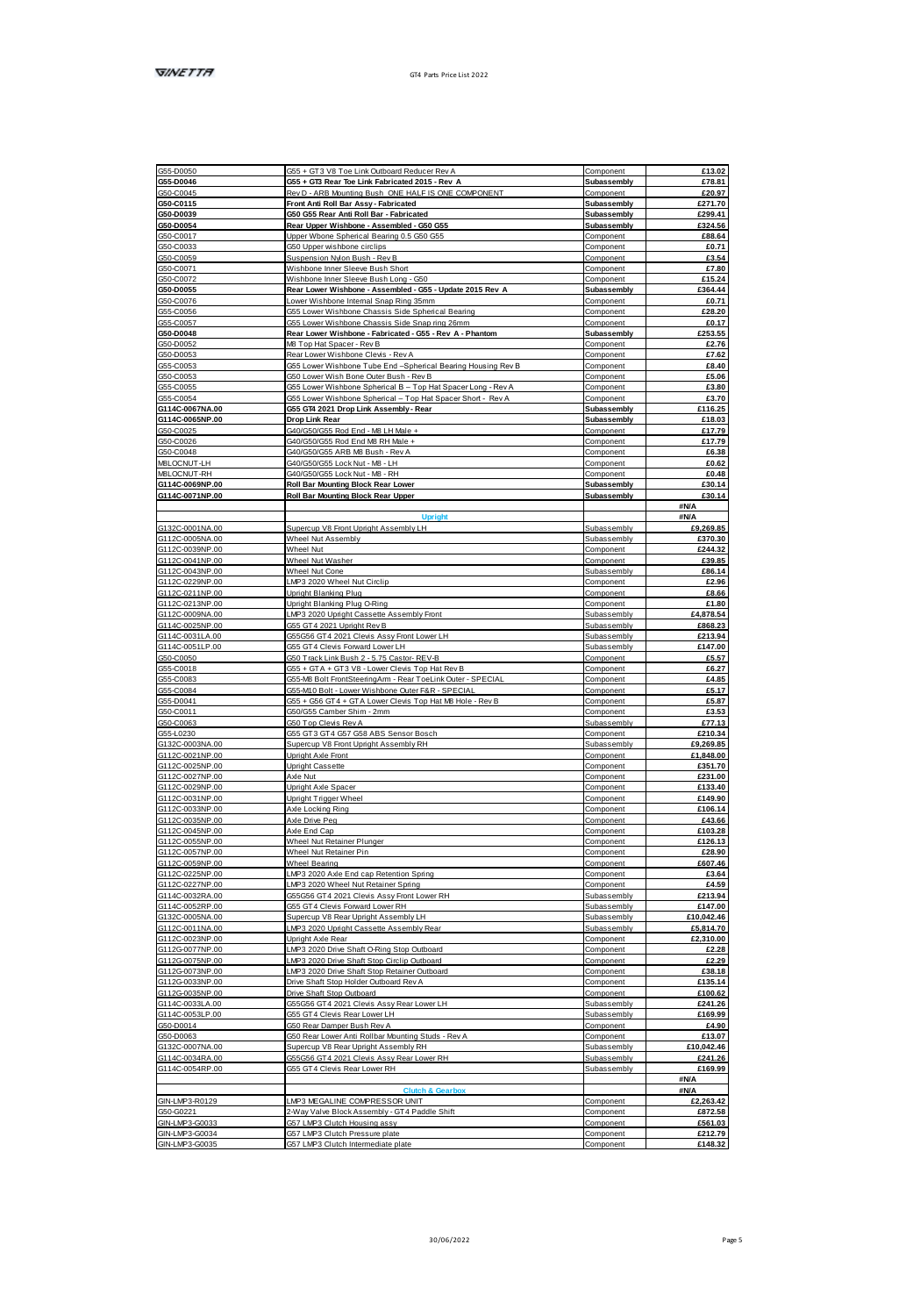| GIN-LMP3-G0036                      | G57 LMP3 Clutch disc with short hub                                                                 | Component                  | £172.10                                                                                                                  |
|-------------------------------------|-----------------------------------------------------------------------------------------------------|----------------------------|--------------------------------------------------------------------------------------------------------------------------|
| GIN-LMP3-G0037                      | G57 LMP3 Clutch disc with medium hub                                                                | Component                  | £172.10                                                                                                                  |
| GINJ MP3/G0038                      | G57   MP3 Clutch disc with loon hub                                                                 | Component                  | £172.10                                                                                                                  |
| G114E-0017NA.00                     | G55 GT4 Bellhousing Assembly                                                                        | Subassembly                | £5,839.18                                                                                                                |
| G114A-0023NA.00                     | G55 GT4 Bellhousing Mounting Assembly                                                               | Subassembly                | £154.30                                                                                                                  |
| G114A-0147NA 00<br>G114E-0019NA.00  | G55 GTA Bellhousing Mounting Fabricated Assembly                                                    | Subassembly<br>Subassembly | 697.19<br><b>6234317</b>                                                                                                 |
| GIN-LMP3-G0026                      | <b>G55 GT4 Engine Output Shaft Bearing Assembly</b><br>LMP3 Clutch Slave Cylinder Assy -38.0 x Push | Component                  | £507.58                                                                                                                  |
| GIN-LMP3-10034                      | LMP3 Adaptor, M12x1 to Dash 3 Aluminium                                                             | Component                  | £9.08                                                                                                                    |
| GINJ MP3J0035                       | LMP3 Washer Copper 12x16x1.5mm                                                                      | Component                  | 60.31                                                                                                                    |
| GINJ MP3-F0278                      | LS3 G57 ARK Staner Motor (2.2Kw 9:1)                                                                | Component                  | £1,654.80                                                                                                                |
| 3IN-LMP3-10039                      | LMP3 Hose, Brake,<br>- Rear Bulkhead to Rear Tee                                                    | Component                  | £103.89                                                                                                                  |
| G114G0135NP.00                      | Clutch Bleed Hose                                                                                   | Component                  | £92.73                                                                                                                   |
| G55-R0192                           | G55 Clutch Bleed Bracket                                                                            | Subassembly                | £17.17                                                                                                                   |
| G114A-0131NP.00                     | G55 GT4 2021 Gearbox Mount Top Hat - Rev A                                                          | Component                  | £7.62                                                                                                                    |
| G114A-0153NP.00                     | G55 GT4 2021 Gearbox Mounting Plate Spacer                                                          | Component                  | £51.98                                                                                                                   |
| GIN-LMP3-E0304                      | LS3 Olltank To Gearbox Stud - ++ Gearbox                                                            | Component                  | £23.99                                                                                                                   |
| GINJ MPS E0305                      | I S3 Oltank To Gearboy Dowel Stud - ea Gearbox                                                      | Component                  | 628.19                                                                                                                   |
| GIN-LMP3-E0306<br>G114G-0107NP.00   | LS3 Oiltank To Gearbox Stud Long - ++ Gearbox<br>G55 GT4 2021 Gearbox Input Flange                  | Component<br>Component     | £27.66<br>£856.03                                                                                                        |
| 01140-0119NP 00                     | GSS GT4 2021 Innut Shaft Sleeve                                                                     | Subassembly                | 629.45                                                                                                                   |
| 01140-0127NP 00                     | G55 GT4 2021 Gearbox Bearing Housing - Test                                                         | Subassembly                | <b>£415.97</b>                                                                                                           |
| G114G-0123NP.00                     | G55 GT4 2021 Input Shaft Bearing                                                                    | Component                  | £85.90                                                                                                                   |
| G114G0125NP.00                      | G55 GT4 2021 Input Shaft Snap Ring                                                                  | Component                  | £2.64                                                                                                                    |
| G1144-0127NP 00                     | GSS GT4 2021 Gearboy Mount Shim                                                                     | Component                  | £10.40                                                                                                                   |
| G114A-0129LP.00                     | G55 GT4 2021 Gearbox Mount Clev is LH                                                               | Subassembly                | £197.56                                                                                                                  |
| G114A-0130RP.00                     | G55 GT4 2021 Gearbox Mount Clev is RH                                                               | Subassembly                | £197.56                                                                                                                  |
| G114G-0001NA.00                     | G55 GT4 2021 Gearbox Assembly                                                                       | Subassembly                | £38,716.70                                                                                                               |
| G114G0101NP.00                      | G55 GT4 2021 Gearbox                                                                                | Component                  | £29,779.42                                                                                                               |
| G114A0161NP.00                      | G55 GT4 2021 Gearbox Cooler Mount                                                                   | Component                  | £17.74                                                                                                                   |
| G114G-0109NP.00                     | Hose, Gearbox In                                                                                    | Component                  | £228.86                                                                                                                  |
| G114G0111NP.00                      | Hose, Gearbox Out                                                                                   | Component                  | £293.52                                                                                                                  |
| GIN-LMP3-G0047                      | G57 Xtrac Actuator - AGS ASSEMBLY - GEN III                                                         | Component                  | £6,025.38                                                                                                                |
| G114G0131NP.00                      | Gearbox Fill Adaptor                                                                                | Component                  | £24.32                                                                                                                   |
| G114G0133NP.00<br>GIN-VK45-0-0001   | Gearbox Fill Sealing Washer<br>G57 GT3 V8 sensor temp waterfoil                                     | Component<br>Component     | £0.69<br>£49.57                                                                                                          |
| G114A-0165NP-00                     | GSS GT4 2021 Chassis Mounting Plate Forward                                                         | Component                  | <b>F36.83</b>                                                                                                            |
| G114G0145NP.00                      | Gearbox Breather Adaptor                                                                            | Component                  | £16.60                                                                                                                   |
|                                     | G55 GT4 Gearbox Mounting Plate Assembly                                                             | Subassembly                | £3,789.73                                                                                                                |
|                                     | MP3 Clutch Master Cylinder 20 625                                                                   | Component                  | 6187.53                                                                                                                  |
| G114A-0049NA.00<br>G112L0033NP.00   |                                                                                                     |                            |                                                                                                                          |
| G114G0139NP.00                      | Clutch Banio Bolt                                                                                   | Component                  | £20.13                                                                                                                   |
| G114G0141NP.00                      | Clutch Bleed Fitting                                                                                | Component                  | £7.60                                                                                                                    |
|                                     |                                                                                                     |                            | <b>#N/A</b>                                                                                                              |
|                                     |                                                                                                     |                            | <b>BMA</b>                                                                                                               |
| G114H-0001NA.00                     | G55 GT4 2021 Steering Wheel Assembly                                                                | Subassembly                |                                                                                                                          |
| G123H-0059NP.00                     | <b>G55 GT4/GTA Steering Wheel Adaptor</b>                                                           | Subassembly                | £3,260.90<br>£78.79                                                                                                      |
| G50-H0019                           | G50/G55 Steering Wheel Quick Release                                                                | Component                  | £129.39                                                                                                                  |
| G114H-0053NP.00                     | G55 GT4 Steering Wheel Sticker Kit                                                                  | Component                  |                                                                                                                          |
| GIN-LMP3-R0321                      | G58 Steering Wheel Badge Sticker                                                                    | Component                  |                                                                                                                          |
| G114H-0055NA.00                     | Steering Column Fabricated Assembly Centre                                                          | Subassembly                | £60.29<br>£10.02<br>£134.96                                                                                              |
| G114H-0057NA.00                     | Steering Column Fabricated Assembly Lower                                                           | Subassembly                | £96.67                                                                                                                   |
| G114HJ059NP.00                      | Steering Hose - Cooler to Reservoir - 2000mm                                                        | Component                  | £105.82                                                                                                                  |
| G114H-0091NP.00                     | Power Steering Banio Bolt                                                                           | Component                  | £20.13                                                                                                                   |
| G114H-0093NP.00<br>G114H/00SNP 00   | Power Steering Banjo Bolt Adaptor<br>Power Steering Washer Conner                                   | Component<br>Component     | £4.51<br>£1.08                                                                                                           |
| G114U0049NP.00                      | Hardline, Master Cylinder Front                                                                     |                            |                                                                                                                          |
| G114I-0051NP.00                     | Hardline, Master Cylinder Rear                                                                      | Component<br>Component     |                                                                                                                          |
| G1141-0053NP.00                     |                                                                                                     | Component                  |                                                                                                                          |
| G114I-0055NP.00                     | Hardline, Front Left<br>Hardine, Front Right                                                        | Component                  |                                                                                                                          |
| G114U0057NP.00                      | Harfine Rearl eft                                                                                   | Component                  |                                                                                                                          |
| G114I-0059NP.00                     | Hardline, Rear Right                                                                                | Component                  | £228.69<br>£219.68<br>£204.40<br>£111.78<br>£119.47<br>£98.20                                                            |
| G114I-0061NP.00                     | Hose, ABS Pump Bulkhead - Front Left                                                                | Component                  |                                                                                                                          |
| G1141-0063NP.00                     | Hose, ABS Pump Bulkhead - Front Right                                                               | Component                  |                                                                                                                          |
| G114I-0065NP.00                     | Hose, ABS Pump Bulkhead - Rear Left                                                                 | Component                  | £183.16<br>£183.16<br>£216.53                                                                                            |
| G1141-0067NP.00                     | Hose, ABS Pump Bulkhead - Rear Right                                                                | Component                  | £184.68                                                                                                                  |
| G1141-0069NP.00                     | Hose, ABS Pump Master Cylinder Flexi Line From                                                      | Component                  |                                                                                                                          |
| G114U0071NP.00                      | Hose, ABS Pump Master Ovlinder Flexi Line Rear                                                      | Component                  |                                                                                                                          |
| G114L-0005NA.00<br>G114L-0007NA.00  | G55 GT4 2021 Headlight Loom Assembly<br>GSS GT4 2021 Pump-Fan Loom Assembly                         | Component<br>Component     |                                                                                                                          |
| GS0-H1008                           | Stepsing LIVI Linner GSD GSS Solined                                                                |                            |                                                                                                                          |
| GS0-H0012                           | Steering Rack Mg Bush - Rev A                                                                       | Component<br>Component     |                                                                                                                          |
| G50-H0020                           | G50 G55 Power Steering Reservoir                                                                    | Component                  |                                                                                                                          |
| G50-H0029                           | G50 PAS Hose Reservoir to Pump                                                                      | Component                  |                                                                                                                          |
| G50-H0030                           | G50 G55 Rack Boot Kit (Pain                                                                         | Component                  |                                                                                                                          |
| GS0-H1052                           | G50/G55 PAS Hose Rack to Cooler                                                                     | Component                  | £165.25<br><b>£165.52</b><br>£1,241.63<br>£1.033.73<br>£184.14<br>621.56<br>£83.58<br>£74.20<br>£19.03<br>£96.86         |
| G50-H0059                           | G50 G55 LHD Steering Rack Assy - No TRE                                                             | Subassembly                | £1,084.65                                                                                                                |
| G50-G0185                           | + keet + 3IL 8- seal +                                                                              | Component                  |                                                                                                                          |
| G50-H0007                           | <b>Steering Rack Clev is Rev. A</b>                                                                 | Subassembly                |                                                                                                                          |
| G50-H0014                           | Rack Stop                                                                                           | Component                  |                                                                                                                          |
| GIN-V6-A-0010                       | POWER STEERING FITTING DASH-6                                                                       | Component                  |                                                                                                                          |
| WC9/16                              | Copper Washer 9/16 & 14mm +                                                                         | Component                  |                                                                                                                          |
|                                     | Washer Copper M16                                                                                   | Component                  |                                                                                                                          |
| WC-M16<br>G50-H0043                 | G50 G55 Steering Rack Flexi Hose Kit LHD                                                            | Component                  |                                                                                                                          |
|                                     | Power Steering Union                                                                                | Component                  |                                                                                                                          |
|                                     | G55 LHD Steering Rack Dust Cap                                                                      | Subassembly                |                                                                                                                          |
| G55-H0098<br>G55-H0101<br>G50-H0063 | G50 G55 LHD Upper steering column assy 303mm                                                        | Subassembly                |                                                                                                                          |
| G40-H1057                           | G40 Top Steering Column                                                                             | Component                  |                                                                                                                          |
| G40-H0016                           | Steering Spline G40 EPB                                                                             | Component                  | £5.19<br>£45.97<br>£6.73<br>£5.75<br>£0.34<br>£0.62<br>£271.12<br>£9.15<br>£11.22<br><b>FANA 35</b><br>6745 24<br>£55.95 |
| G50-10062<br>GS0.N0003              | Clutch Reservoir<br>Oil Cooler 13 Row                                                               | Component<br>Component     | £36.04<br>£124.42                                                                                                        |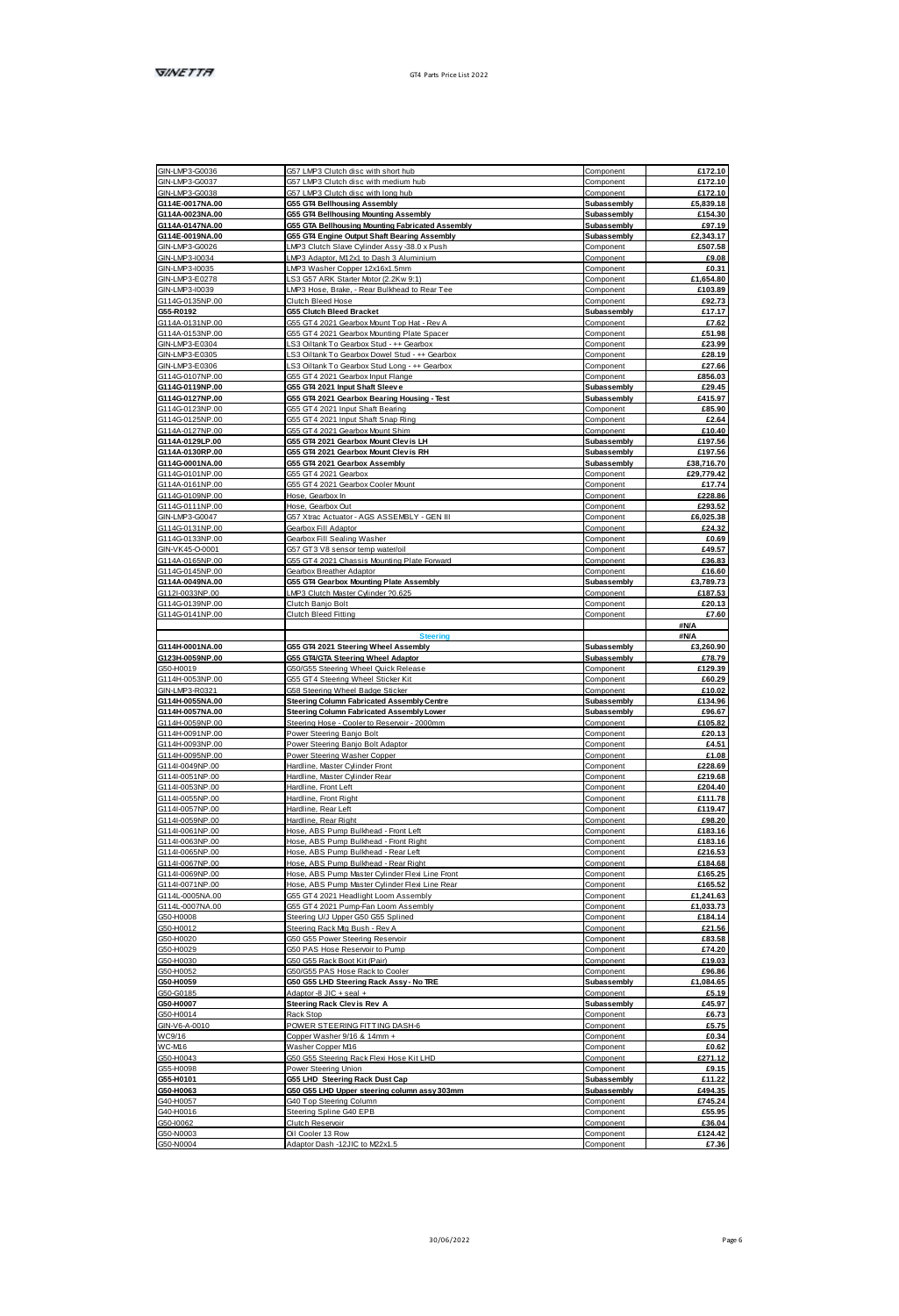|                                                                                                                                              | Rear Wing Bracket - Rev A                                        | Component                  | £261.06                                                                                                                                                              |
|----------------------------------------------------------------------------------------------------------------------------------------------|------------------------------------------------------------------|----------------------------|----------------------------------------------------------------------------------------------------------------------------------------------------------------------|
| GS5-H0099                                                                                                                                    | GT3 LS3 PAS Pressure Line Pump to Rack                           | Component                  | £52.83                                                                                                                                                               |
| G55-10153                                                                                                                                    | G55 GT4 L & RHD Front Brake Hose                                 | Component                  | £74.61                                                                                                                                                               |
| G55-10154                                                                                                                                    | G55 GT4 L & RHD Left Rear Brake Hose                             | Component                  | £75.80                                                                                                                                                               |
| GS5-10155                                                                                                                                    | GSS GT4 L & RHD Right Rear Brake Hose                            | Component                  | £75.80                                                                                                                                                               |
| G55-10156                                                                                                                                    |                                                                  |                            |                                                                                                                                                                      |
|                                                                                                                                              | G55 GT4 L & RHD Bulkhead to ABS Pump Front Hose                  | Component                  | £75.82                                                                                                                                                               |
| GS5-10157                                                                                                                                    | G55 GT4 L & RHD Bulkhead to ABS Pump Rear Hos                    | Component                  | £75.82                                                                                                                                                               |
| GS5-10174                                                                                                                                    | Bulkhead Adaptor - 00" M10x1 Female (DIN74234) to Dash 3 Ma      | Component                  | £23.81                                                                                                                                                               |
| GSS-I0175                                                                                                                                    | Tee Piere D3 Male to Female on Run, M10r1 Female on Len SS       | Component                  | <b>FR1 12</b>                                                                                                                                                        |
| GSSJ0176                                                                                                                                     | D3 to m12x1 Dual-Seat Male/Male Adaptor Plated Steel             | Component                  | £5.84                                                                                                                                                                |
| GS5-10181                                                                                                                                    | G55 Front ABS Hard Line Mount                                    | Component                  | £3.50                                                                                                                                                                |
|                                                                                                                                              |                                                                  |                            |                                                                                                                                                                      |
| GSS-I0182                                                                                                                                    | GSS Rear ABS Hard Line Mount                                     | Component                  | £4.22                                                                                                                                                                |
| GSS-R0104                                                                                                                                    | G55 Steering Angle Sensor Bracket                                | Component                  | £14.95                                                                                                                                                               |
| G55-N0047                                                                                                                                    | GT3 V8 Fuchs 6000SL ATF Fluid for DLC Pumps                      | Component                  | £32.26                                                                                                                                                               |
| G40-H0014                                                                                                                                    | Rod End Male - 3/4 x 3/4 eco - Steering Col (0.75)               | Component                  | £38.14                                                                                                                                                               |
| G40-H0029                                                                                                                                    | Locknut for Rod End - 3/4 RH - Steering Col                      |                            | £2.66                                                                                                                                                                |
|                                                                                                                                              |                                                                  | Component                  | <b>HAVA</b>                                                                                                                                                          |
|                                                                                                                                              |                                                                  |                            |                                                                                                                                                                      |
|                                                                                                                                              | <b>Fuel</b>                                                      |                            | <b>BNA</b>                                                                                                                                                           |
| G50-M0012                                                                                                                                    | Fuel Tank Dry Break Fill Kit GSS +                               | Component                  | £971.16                                                                                                                                                              |
| GS0.MD026                                                                                                                                    | Fuel Hose - Cockoit - 90/90 2300mm - GSD                         | Component                  | £100.38                                                                                                                                                              |
| G50-M0043                                                                                                                                    | Fuel Breather (interior) - 1.22m                                 | Component                  | £61.02                                                                                                                                                               |
|                                                                                                                                              |                                                                  |                            |                                                                                                                                                                      |
| G50-M0047                                                                                                                                    | Fuel Sample Adapton                                              | Component                  | £22.94                                                                                                                                                               |
| GS0.M0091                                                                                                                                    | FIA Roll over valve - GT4                                        | Component                  | 6531.99                                                                                                                                                              |
| G40-MD041                                                                                                                                    | G40R -6JIC female swivel to 5/16in hose - For Roll Valve         | Component                  | 63.53                                                                                                                                                                |
| G114M0003NP.00                                                                                                                               | G55 GT4 2021 Fuel Tank Cell Assembly                             | Comp                       | £7.082.44                                                                                                                                                            |
|                                                                                                                                              |                                                                  |                            |                                                                                                                                                                      |
| G114M0005NA.00                                                                                                                               | GSS GT4 2021 Fuel Tank Fabricated Assembly                       | Component                  | £762.49                                                                                                                                                              |
| G114M0057NP 00                                                                                                                               | Fuel Hose Forward                                                | Component                  | <b>£168.75</b>                                                                                                                                                       |
| G50-M0046                                                                                                                                    | Drain hose GT4 - Double length 2017                              | Component                  | £20.66                                                                                                                                                               |
| G50-M0049                                                                                                                                    | G55 Female dry break sampler - GT4                               | Component                  | £78.50                                                                                                                                                               |
|                                                                                                                                              |                                                                  |                            |                                                                                                                                                                      |
| <b>FBM3083</b>                                                                                                                               | Fuel dry break - GT4 +                                           | Component                  | <b>BMA</b>                                                                                                                                                           |
| <b>FBM9087</b>                                                                                                                               | Dry break dust cap - GT4 +                                       | Component                  | #N/A                                                                                                                                                                 |
| G50-M0027                                                                                                                                    | G50 G55 - Fuel Hose - Engine Bay                                 | Component                  | £119.70                                                                                                                                                              |
| G50-M0136                                                                                                                                    | Tank to bulkhead Ihd/rhd - Dash 6 - Ends 45 deg + 90 deg         | Component                  | £131.82                                                                                                                                                              |
|                                                                                                                                              |                                                                  |                            |                                                                                                                                                                      |
| GIN-LMP3-M0084                                                                                                                               | G58 EFI Adapter (Fuel Rail to Staubli Adapter)                   | Component                  | £45.05                                                                                                                                                               |
|                                                                                                                                              |                                                                  |                            | <b>BMA</b>                                                                                                                                                           |
|                                                                                                                                              |                                                                  |                            | <b>#N/A</b>                                                                                                                                                          |
| G123L-0097NP.00                                                                                                                              | G55 G56 GTA GT4 Kill Switch - LANYARD TYPE                       | Subassembly                | £52.42                                                                                                                                                               |
| G123R-0231NP 00                                                                                                                              |                                                                  |                            | <b>BMA</b>                                                                                                                                                           |
|                                                                                                                                              | Fire Extinguisher Kill Switch Bracket - Rev A                    | Component                  |                                                                                                                                                                      |
| G55-L0290                                                                                                                                    | GSS GPS-L10 10Hz GPS (Data) Unit                                 | Component                  | £428.92                                                                                                                                                              |
| G114L-0113NP.00                                                                                                                              | G55 GT4 Steering Curly Cable                                     | <b>Subassembly</b>         | £442.65                                                                                                                                                              |
| G55-L0271                                                                                                                                    | GSS C125 Colour Display Dash - non logging                       | Component                  | £2,741.10                                                                                                                                                            |
| GINJVK45.CLOODS                                                                                                                              | G57 GT3 LS3 V8 Sensor Air temp                                   | Component                  | £49.57                                                                                                                                                               |
|                                                                                                                                              |                                                                  |                            |                                                                                                                                                                      |
| G114L-0013NA.00                                                                                                                              | G56 GT4 Switch Panel Assembly                                    | Subassembly                | £1,183.61                                                                                                                                                            |
| G123L-0075NP.00                                                                                                                              | GSS GS6 GT4 2021 MAP Senso                                       | Component                  | £57.21                                                                                                                                                               |
| G114L-0011NA.00                                                                                                                              | G55 GT4 2021 Engine Loom Assembly                                | Component                  | £3,603.60                                                                                                                                                            |
| GINJ MP3J 0100                                                                                                                               | G57 + G55 GT4 2017 PDMS Power Distribution Module                | Component                  | <b>F1 484 68</b>                                                                                                                                                     |
|                                                                                                                                              |                                                                  |                            |                                                                                                                                                                      |
| GIN-LMP3-L0101                                                                                                                               | G57 + G55 GT4 2018 PDM30 Power Distribution Module               | Component                  | £2,412.61                                                                                                                                                            |
| G55-L0332                                                                                                                                    | G55 GT4 2017 PDM Power Cable.                                    | Subassembly                | £32.18                                                                                                                                                               |
| GSSJ 0282                                                                                                                                    | G55 MoTec M150 ECU+Licence pack & L2 logging - ENGINE SHOP       | Component                  | <b>#3 461 85</b>                                                                                                                                                     |
| G55-L0291                                                                                                                                    | GSS LTCD Dual Lambda to CAN Module (Long Loom)                   | Component                  | £709.58                                                                                                                                                              |
| GS5-L0292                                                                                                                                    |                                                                  | Component                  | £260.79                                                                                                                                                              |
|                                                                                                                                              | G55 Bosch LSU 4.9 Lambda Sensor                                  |                            |                                                                                                                                                                      |
| GINJ MP3J 0113                                                                                                                               | M150 Level 3 Logging - Software - Picking not required           | Component                  | £451.59                                                                                                                                                              |
| G55-L0270                                                                                                                                    | <b>G55 Steering Angle Sensor Kit Modified</b>                    | Subassembly                | £390.53                                                                                                                                                              |
| G55-L0270C                                                                                                                                   | G55 Steering Angle Sensor Kit Raw Part                           | Component                  | £390.52                                                                                                                                                              |
| 05540335                                                                                                                                     | G55 GT4 2017 ABS Power Loom                                      | <b>Subassembly</b>         | £40.20                                                                                                                                                               |
|                                                                                                                                              |                                                                  |                            |                                                                                                                                                                      |
| G55-L0022                                                                                                                                    | Lead Oil Temp Extension - G50 G55 RHD                            | Subassembly                | £53.55                                                                                                                                                               |
| GS0-J 0045                                                                                                                                   | Pressure Sensors Oil/Fuel - G50 G55 +                            | Component                  | £223.41                                                                                                                                                              |
| G123L-0081NP.00                                                                                                                              | G55 GTA LHD Bulkhead Loom Rear                                   | Subassembly                | £721.77                                                                                                                                                              |
| G114L-0001NA.00                                                                                                                              | G55 GT4 2021 Chassis Loom Assembly                               | Component                  | £9.182.25                                                                                                                                                            |
| G114L0003NA.00                                                                                                                               | GSS GT4 2021 Geather Loom Assembly                               | Component                  | £1.027.95                                                                                                                                                            |
|                                                                                                                                              |                                                                  |                            |                                                                                                                                                                      |
| G114L0009NA.00                                                                                                                               | GSS GT4 2021 Loom Assembly Front                                 | Component                  | <b>#1 151 82</b>                                                                                                                                                     |
| G114L-0119NP.00                                                                                                                              | ABS Chassis Loom                                                 | Component                  | £4.140.68                                                                                                                                                            |
| G114L-0121NP.00                                                                                                                              | ABS Loom Front                                                   | Component                  | £537.08                                                                                                                                                              |
| G114L0123NP.00                                                                                                                               |                                                                  |                            | £623.70                                                                                                                                                              |
|                                                                                                                                              | ABS Loom Rear                                                    | Component                  |                                                                                                                                                                      |
|                                                                                                                                              | Oil Temp Sensor - G50 +                                          | Component                  | <b>BMA</b>                                                                                                                                                           |
|                                                                                                                                              |                                                                  | Component                  | £96.89                                                                                                                                                               |
|                                                                                                                                              |                                                                  |                            | <b>#N/A</b>                                                                                                                                                          |
|                                                                                                                                              | Master Switch Relay G40 G50 G55                                  |                            |                                                                                                                                                                      |
|                                                                                                                                              |                                                                  |                            |                                                                                                                                                                      |
| <b>55002GIN</b><br>G50-L0355                                                                                                                 | Freing                                                           |                            | <b>BMA</b>                                                                                                                                                           |
|                                                                                                                                              |                                                                  |                            | #N/A                                                                                                                                                                 |
|                                                                                                                                              | Air Filter - GSS / G40                                           | Component                  | £56.66                                                                                                                                                               |
|                                                                                                                                              | <b>LS3 Upper Airbox</b>                                          | Subassembly                | £688.40                                                                                                                                                              |
|                                                                                                                                              |                                                                  |                            | £608.96                                                                                                                                                              |
|                                                                                                                                              | <b>LS3 Airbox Lower</b>                                          | Subassembly                |                                                                                                                                                                      |
|                                                                                                                                              | LS3 Airbox bracket                                               | Component                  | £43.00                                                                                                                                                               |
|                                                                                                                                              | Ginetta Tech 10w60 Engine Oil 5 Lits                             | Component                  |                                                                                                                                                                      |
|                                                                                                                                              | GT3 LS3 Sump Stud                                                | Component                  |                                                                                                                                                                      |
|                                                                                                                                              |                                                                  |                            |                                                                                                                                                                      |
|                                                                                                                                              | LS3 Lower Engine Mount Beam Rev A                                | Subassembly                |                                                                                                                                                                      |
|                                                                                                                                              | Breather Filter G50/G40                                          | Component                  | <b>SNA</b>                                                                                                                                                           |
|                                                                                                                                              | LS3 Lower Frame Bush Inner                                       | Component                  |                                                                                                                                                                      |
| GS0-F0015<br>G55-E0374<br>G55-E0375<br>G55-E0376<br>GS5-N007<br>055, E0352<br>G55-E0353<br>BF16<br>G55-E0366<br>G114E-0001NA.00              | G55 GT4 2021 Engine Assembly                                     | Subassembly                |                                                                                                                                                                      |
|                                                                                                                                              |                                                                  |                            |                                                                                                                                                                      |
|                                                                                                                                              | G57 GT3 LS3 AC Alternator Auto Tensioner Bracket                 | Subassembly                |                                                                                                                                                                      |
|                                                                                                                                              | G57 GT3 LS3 AC Upper Bracket Flaccid Conrod Rev A                | Subassembly                |                                                                                                                                                                      |
|                                                                                                                                              | G58 Aircon Belt                                                  | Component                  |                                                                                                                                                                      |
|                                                                                                                                              | G57 MCRO-V MJLTI-RIBBED BELT                                     | Component                  |                                                                                                                                                                      |
|                                                                                                                                              | G57 Spark Plug                                                   | Component                  |                                                                                                                                                                      |
|                                                                                                                                              |                                                                  |                            |                                                                                                                                                                      |
|                                                                                                                                              | LMP3/G57 Altemator                                               | Component                  |                                                                                                                                                                      |
|                                                                                                                                              | G57 Air Con Compressor - Fully Terminated Assy                   | Subassembly                |                                                                                                                                                                      |
|                                                                                                                                              | LS3 Oil pump pulley                                              | Subassembly                | <b>BMA</b>                                                                                                                                                           |
| GIN-LMP3-E0308<br>GIN-LMP3-E0309<br>GIN-LMP3-R0267<br>GIN-LMP3-R0264<br>GIN-LMP3-E0253<br>GINJ MPSJ 0083<br>GINJ MP3J 0159<br>GIN-LMP3-E0106 |                                                                  |                            |                                                                                                                                                                      |
| GIN-LMP3-E0184                                                                                                                               | LS3 Hydraflow Sump Fitting                                       | Subassembly                |                                                                                                                                                                      |
| GIN-LMP3-L0163<br><b>GIN-V6-4-0027</b>                                                                                                       | G57 Knock Sensor Terminated Assy<br>V6 Power Steering Pump - DLC | Subassembly<br>Subassembly | £75.94<br>6184.70<br>£332.46<br>£4.10<br>£43,594.59<br>£279.47<br>£107.40<br>£15.90<br>£26.50<br>£16.58<br>£667.48<br>£706.16<br>£129.73<br>£90.58<br><b>FR58 10</b> |